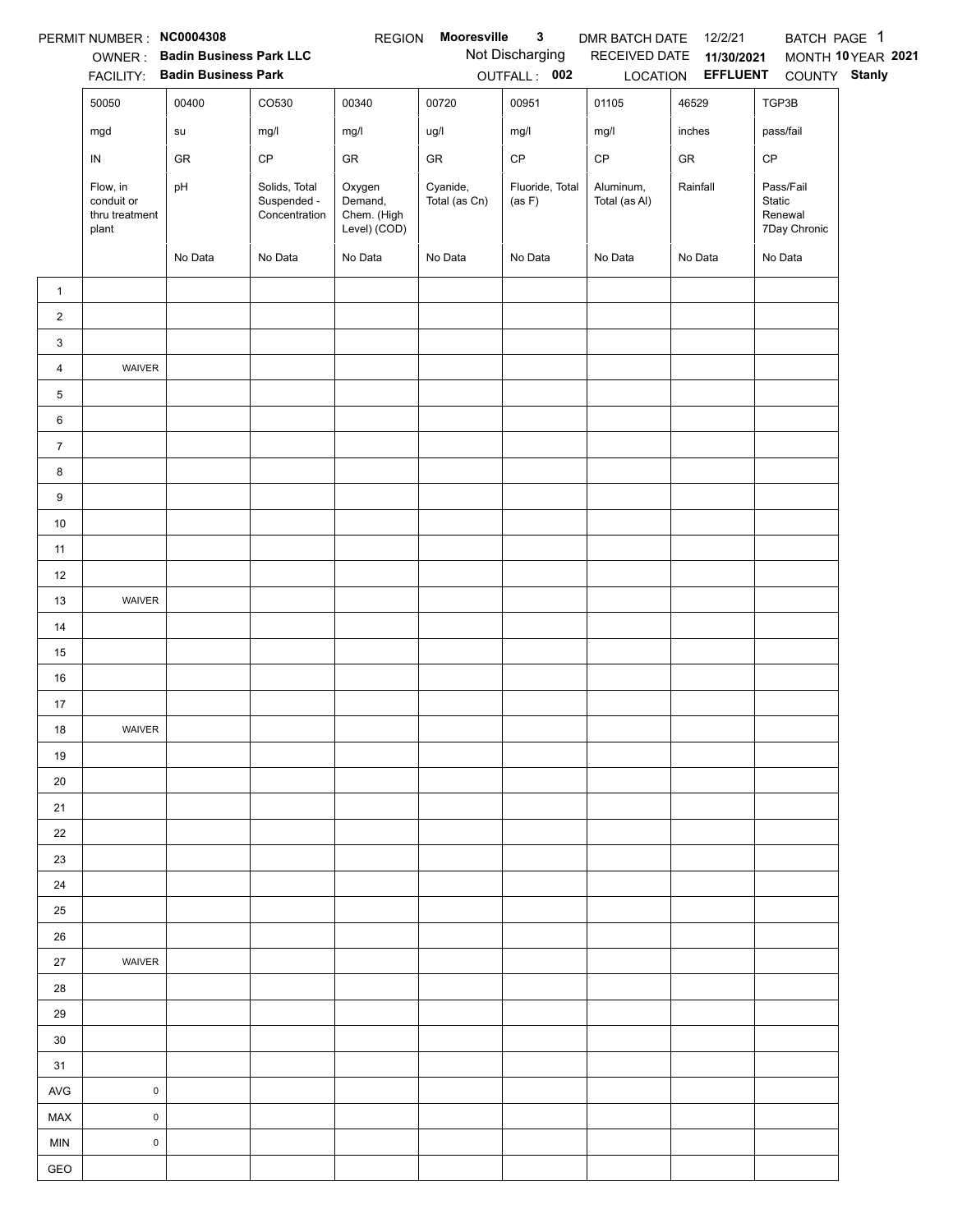|                 | PERMIT NUMBER : NC0004308                         | OWNER: Badin Business Park LLC |                                               | <b>REGION</b>                                    | Mooresville               | $\mathbf{3}$<br>Not Discharging | DMR BATCH DATE<br>RECEIVED DATE | 12/2/21<br>11/30/2021    | BATCH PAGE 2                                   | MONTH 10 YEAR 2021 |
|-----------------|---------------------------------------------------|--------------------------------|-----------------------------------------------|--------------------------------------------------|---------------------------|---------------------------------|---------------------------------|--------------------------|------------------------------------------------|--------------------|
|                 |                                                   | FACILITY: Badin Business Park  |                                               |                                                  |                           | OUTFALL: 004                    |                                 | LOCATION <b>EFFLUENT</b> | COUNTY Stanly                                  |                    |
|                 | 50050                                             | 00400                          | CO530                                         | 00340                                            | 00720                     | 00951                           | 01105                           | 46529                    | TGP3B                                          |                    |
|                 | mgd                                               | su                             | mg/l                                          | mg/l                                             | ug/l                      | mg/l                            | mg/l                            | inches                   | pass/fail                                      |                    |
|                 | ${\sf IN}$                                        | GR                             | CP                                            | GR                                               | ${\sf GR}$                | $\mathsf{CP}$                   | $\mathsf{CP}$                   | ${\sf GR}$               | CP                                             |                    |
|                 | Flow, in<br>conduit or<br>thru treatment<br>plant | pH                             | Solids, Total<br>Suspended -<br>Concentration | Oxygen<br>Demand,<br>Chem. (High<br>Level) (COD) | Cyanide,<br>Total (as Cn) | Fluoride, Total<br>(as F)       | Aluminum,<br>Total (as Al)      | Rainfall                 | Pass/Fail<br>Static<br>Renewal<br>7Day Chronic |                    |
|                 |                                                   | No Data                        | No Data                                       | No Data                                          | No Data                   | No Data                         | No Data                         | No Data                  | No Data                                        |                    |
| $\mathbf{1}$    |                                                   |                                |                                               |                                                  |                           |                                 |                                 |                          |                                                |                    |
| $\overline{2}$  |                                                   |                                |                                               |                                                  |                           |                                 |                                 |                          |                                                |                    |
| 3               |                                                   |                                |                                               |                                                  |                           |                                 |                                 |                          |                                                |                    |
| $\overline{4}$  | WAIVER                                            |                                |                                               |                                                  |                           |                                 |                                 |                          |                                                |                    |
| 5               |                                                   |                                |                                               |                                                  |                           |                                 |                                 |                          |                                                |                    |
| $6\phantom{.0}$ |                                                   |                                |                                               |                                                  |                           |                                 |                                 |                          |                                                |                    |
| $\overline{7}$  |                                                   |                                |                                               |                                                  |                           |                                 |                                 |                          |                                                |                    |
| 8               |                                                   |                                |                                               |                                                  |                           |                                 |                                 |                          |                                                |                    |
| 9               |                                                   |                                |                                               |                                                  |                           |                                 |                                 |                          |                                                |                    |
| $10\,$          |                                                   |                                |                                               |                                                  |                           |                                 |                                 |                          |                                                |                    |
| 11              |                                                   |                                |                                               |                                                  |                           |                                 |                                 |                          |                                                |                    |
| 12              |                                                   |                                |                                               |                                                  |                           |                                 |                                 |                          |                                                |                    |
| 13              | WAIVER                                            |                                |                                               |                                                  |                           |                                 |                                 |                          |                                                |                    |
| 14              |                                                   |                                |                                               |                                                  |                           |                                 |                                 |                          |                                                |                    |
| 15              |                                                   |                                |                                               |                                                  |                           |                                 |                                 |                          |                                                |                    |
| $16\,$          |                                                   |                                |                                               |                                                  |                           |                                 |                                 |                          |                                                |                    |
| 17              |                                                   |                                |                                               |                                                  |                           |                                 |                                 |                          |                                                |                    |
| $18$            | WAIVER                                            |                                |                                               |                                                  |                           |                                 |                                 |                          |                                                |                    |
| 19              |                                                   |                                |                                               |                                                  |                           |                                 |                                 |                          |                                                |                    |
| 20              |                                                   |                                |                                               |                                                  |                           |                                 |                                 |                          |                                                |                    |
| 21              |                                                   |                                |                                               |                                                  |                           |                                 |                                 |                          |                                                |                    |
| 22              |                                                   |                                |                                               |                                                  |                           |                                 |                                 |                          |                                                |                    |
| 23              |                                                   |                                |                                               |                                                  |                           |                                 |                                 |                          |                                                |                    |
| 24<br>25        |                                                   |                                |                                               |                                                  |                           |                                 |                                 |                          |                                                |                    |
| 26              |                                                   |                                |                                               |                                                  |                           |                                 |                                 |                          |                                                |                    |
| 27              | WAIVER                                            |                                |                                               |                                                  |                           |                                 |                                 |                          |                                                |                    |
| 28              |                                                   |                                |                                               |                                                  |                           |                                 |                                 |                          |                                                |                    |
| 29              |                                                   |                                |                                               |                                                  |                           |                                 |                                 |                          |                                                |                    |
| 30              |                                                   |                                |                                               |                                                  |                           |                                 |                                 |                          |                                                |                    |
| 31              |                                                   |                                |                                               |                                                  |                           |                                 |                                 |                          |                                                |                    |
| AVG             | $\mathsf 0$                                       |                                |                                               |                                                  |                           |                                 |                                 |                          |                                                |                    |
| MAX             | $\mathsf 0$                                       |                                |                                               |                                                  |                           |                                 |                                 |                          |                                                |                    |
| <b>MIN</b>      | $\pmb{0}$                                         |                                |                                               |                                                  |                           |                                 |                                 |                          |                                                |                    |
| GEO             |                                                   |                                |                                               |                                                  |                           |                                 |                                 |                          |                                                |                    |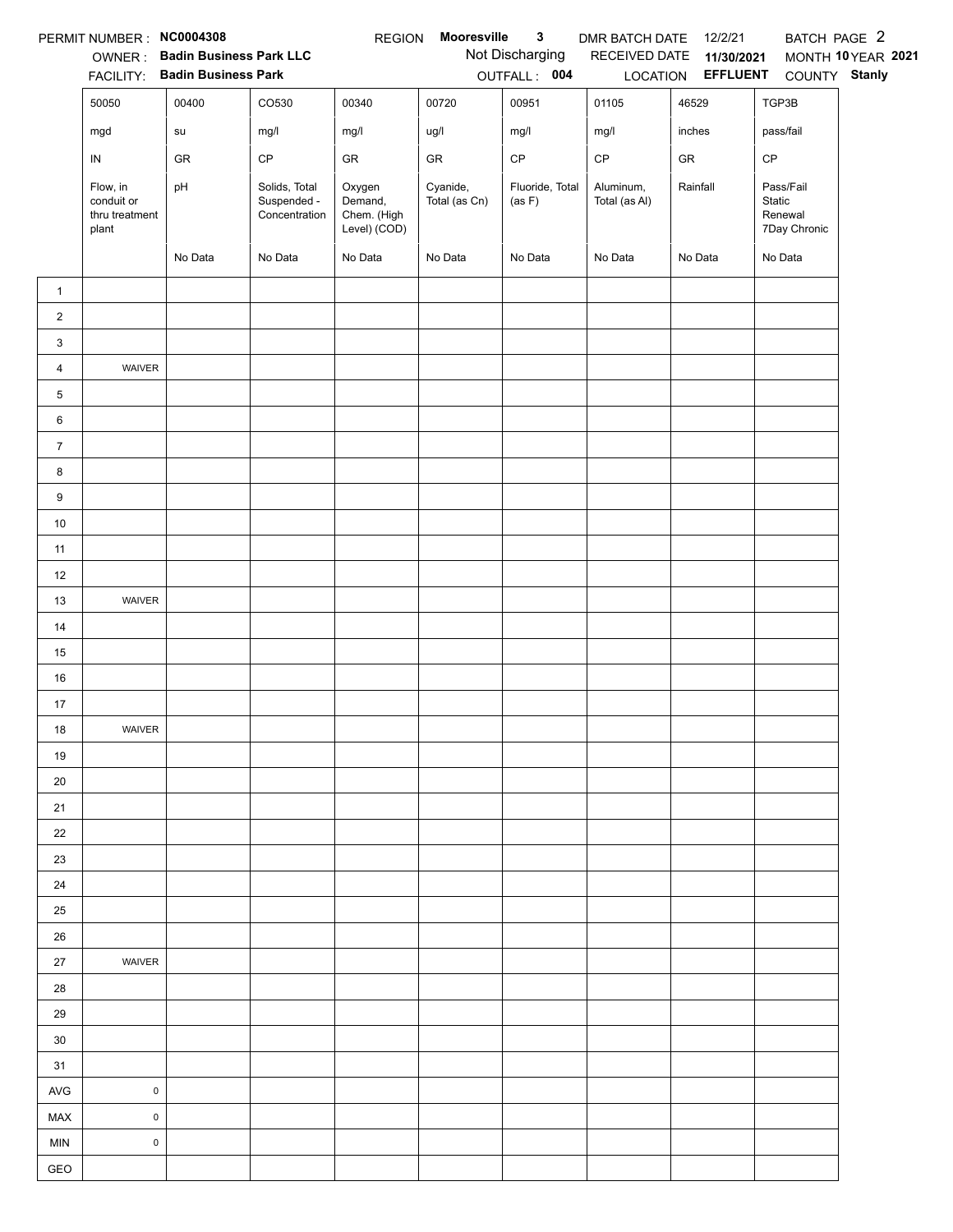|                | PERMIT NUMBER: NC0004308                          | <b>OWNER: Badin Business Park LLC</b><br>FACILITY: Badin Business Park |            | <b>REGION</b>               | Mooresville                                   | $\mathbf{3}$<br>OUTFALL: 005 | DMR BATCH DATE 12/2/21<br>RECEIVED DATE | 11/30/2021<br>LOCATION EFFLUENT | BATCH PAGE 3<br>COUNTY Stanly                   | MONTH 10 YEAR 2021 |
|----------------|---------------------------------------------------|------------------------------------------------------------------------|------------|-----------------------------|-----------------------------------------------|------------------------------|-----------------------------------------|---------------------------------|-------------------------------------------------|--------------------|
|                | 50050                                             | 00010                                                                  | 00400      | 50060                       | CO530                                         | 00720                        | 00951                                   | 01105                           | TGE6C                                           |                    |
|                | mgd                                               | deg c                                                                  | su         | ug/l                        | mg/l                                          | ug/l                         | mg/l                                    | ug/l                            | pass/fail                                       |                    |
|                | IN                                                | ${\sf GR}$                                                             | ${\sf GR}$ | ${\sf GR}$                  | $\mathsf{CP}$                                 | ${\sf GR}$                   | $\mathsf{CP}$                           | $\mathsf{CP}$                   | CP                                              |                    |
|                | Flow, in<br>conduit or<br>thru treatment<br>plant | Temperature,<br>Water Deg.<br>Centigrade                               | pH         | Chlorine, Total<br>Residual | Solids, Total<br>Suspended -<br>Concentration | Cyanide,<br>Total (as Cn)    | Fluoride, Total<br>(as F)               | Aluminum,<br>Total (as Al)      | Pass/Fail<br>Static 24hr<br>Acute<br>Pimephales |                    |
|                |                                                   | No Data                                                                |            |                             |                                               |                              |                                         |                                 | No Data                                         |                    |
| $\mathbf{1}$   |                                                   |                                                                        |            |                             |                                               |                              |                                         |                                 |                                                 |                    |
| $\overline{c}$ |                                                   |                                                                        |            |                             |                                               |                              |                                         |                                 |                                                 |                    |
| 3              |                                                   |                                                                        |            |                             |                                               |                              |                                         |                                 |                                                 |                    |
| 4              | 0.045216                                          |                                                                        |            |                             |                                               |                              |                                         |                                 |                                                 |                    |
| 5              | 0.34632                                           |                                                                        |            |                             |                                               |                              | $1.4$                                   |                                 |                                                 |                    |
| 6              | 0.26712                                           |                                                                        |            |                             |                                               | < 6                          |                                         |                                 |                                                 |                    |
| $\overline{7}$ | 0.182304                                          |                                                                        |            | $16\,$                      |                                               |                              |                                         |                                 |                                                 |                    |
| 8              | 0.320544                                          |                                                                        |            |                             |                                               |                              |                                         |                                 |                                                 |                    |
| 9              | 0.256608                                          |                                                                        |            |                             |                                               |                              |                                         |                                 |                                                 |                    |
| $10\,$         |                                                   |                                                                        |            |                             |                                               |                              |                                         |                                 |                                                 |                    |
| 11             |                                                   |                                                                        |            |                             |                                               |                              |                                         |                                 |                                                 |                    |
| 12             |                                                   |                                                                        |            |                             |                                               |                              |                                         |                                 |                                                 |                    |
| 13             | 0.145152                                          |                                                                        | $6.9\,$    |                             |                                               |                              |                                         |                                 |                                                 |                    |
| 14             |                                                   |                                                                        |            |                             |                                               |                              |                                         |                                 |                                                 |                    |
| 15             |                                                   |                                                                        |            |                             |                                               |                              |                                         |                                 |                                                 |                    |
| 16             |                                                   |                                                                        |            |                             |                                               |                              |                                         |                                 |                                                 |                    |
| 17             |                                                   |                                                                        |            |                             |                                               |                              |                                         |                                 |                                                 |                    |
| 18             | 0.088992                                          |                                                                        |            |                             |                                               |                              |                                         |                                 |                                                 |                    |
| 19             | 0.075456                                          |                                                                        |            |                             | < 2.5                                         |                              |                                         | $200$                           |                                                 |                    |
| 20             |                                                   |                                                                        |            |                             |                                               |                              |                                         |                                 |                                                 |                    |
| 21             |                                                   |                                                                        |            |                             |                                               |                              |                                         |                                 |                                                 |                    |
| 22             |                                                   |                                                                        |            |                             |                                               |                              |                                         |                                 |                                                 |                    |
| 23             |                                                   |                                                                        |            |                             |                                               |                              |                                         |                                 |                                                 |                    |
| 24             |                                                   |                                                                        |            |                             |                                               |                              |                                         |                                 |                                                 |                    |
| 25             |                                                   |                                                                        |            |                             |                                               |                              |                                         |                                 |                                                 |                    |
| 26             |                                                   |                                                                        |            |                             |                                               |                              |                                         |                                 |                                                 |                    |
| 27             | 0.041328                                          |                                                                        |            |                             |                                               |                              |                                         |                                 |                                                 |                    |
| 28             |                                                   |                                                                        |            |                             |                                               |                              |                                         |                                 |                                                 |                    |
| 29             |                                                   |                                                                        |            |                             |                                               |                              |                                         |                                 |                                                 |                    |
| 30             |                                                   |                                                                        |            |                             |                                               |                              |                                         |                                 |                                                 |                    |
| 31             |                                                   |                                                                        |            |                             |                                               |                              |                                         |                                 |                                                 |                    |
| AVG            | 0.176904                                          |                                                                        |            | 16                          | $\pmb{0}$                                     | $\pmb{0}$                    | $1.4$                                   | $\pmb{0}$                       |                                                 |                    |
| <b>MAX</b>     | 0.34632                                           |                                                                        | 6.9        | 16                          | $\pmb{0}$                                     | $\pmb{0}$                    | 1.4                                     | $\pmb{0}$                       |                                                 |                    |
| <b>MIN</b>     | 0.041328                                          |                                                                        | 6.9        | 16                          | $\pmb{0}$                                     | $\mathsf 0$                  | 1.4                                     | $\pmb{0}$                       |                                                 |                    |
| GEO            |                                                   |                                                                        |            |                             |                                               |                              |                                         |                                 |                                                 |                    |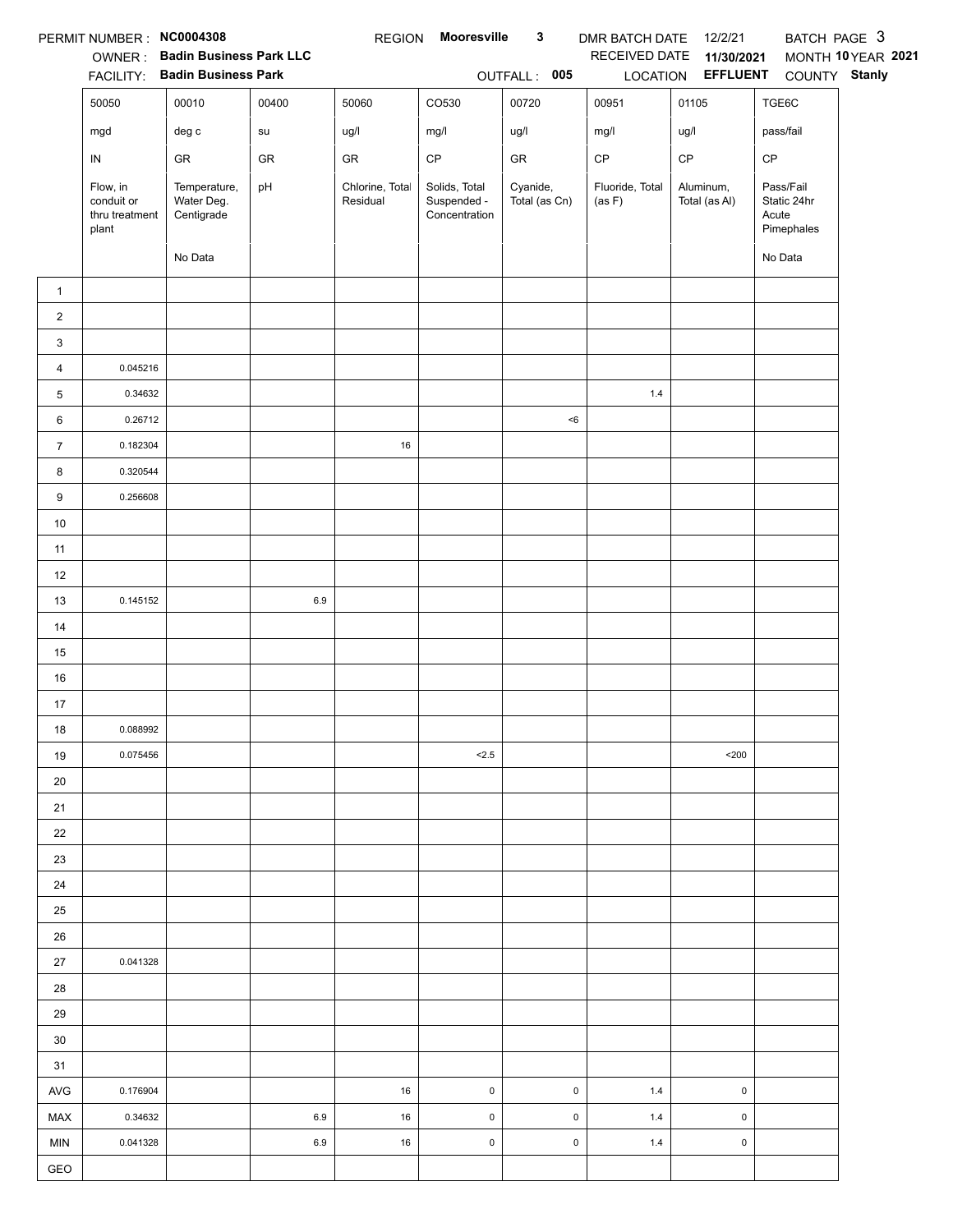|                | PERMIT NUMBER: NC0004308                          | OWNER: Badin Business Park LLC<br>FACILITY: Badin Business Park |                                               | <b>REGION</b>             | Mooresville               | $\mathbf{3}$<br>OUTFALL: 011 | DMR BATCH DATE 12/2/21<br>RECEIVED DATE | 11/30/2021<br>LOCATION EFFLUENT | BATCH PAGE 4                            | MONTH 10YEAR 2021<br>COUNTY Stanly |
|----------------|---------------------------------------------------|-----------------------------------------------------------------|-----------------------------------------------|---------------------------|---------------------------|------------------------------|-----------------------------------------|---------------------------------|-----------------------------------------|------------------------------------|
|                | 50050                                             | 00400                                                           | CO530                                         | 00720                     | 00951                     | 01105                        | 39180                                   | 46529                           | TAE6C                                   |                                    |
|                | mgd                                               | su                                                              | mg/l                                          | ug/l                      | mg/l                      | ug/l                         | ug/l                                    | inches                          | percent                                 |                                    |
|                | IN                                                | ${\sf GR}$                                                      | $\mathsf{CP}$                                 | GR                        | CP                        | $\mathsf{CP}$                | GR                                      | ${\sf GR}$                      | CP                                      |                                    |
|                | Flow, in<br>conduit or<br>thru treatment<br>plant | pH                                                              | Solids, Total<br>Suspended -<br>Concentration | Cyanide,<br>Total (as Cn) | Fluoride, Total<br>(as F) | Aluminum,<br>Total (as Al)   | Trichloroethyl<br>ene                   | Rainfall                        | LC50 Static<br>24hr Acute<br>Pimephales |                                    |
| $\mathbf{1}$   |                                                   |                                                                 |                                               |                           |                           |                              |                                         |                                 |                                         |                                    |
| $\overline{a}$ |                                                   |                                                                 |                                               |                           |                           |                              |                                         |                                 |                                         |                                    |
| 3              |                                                   |                                                                 |                                               |                           |                           |                              |                                         |                                 |                                         |                                    |
| 4              | 0.22                                              | 6.9                                                             | 26                                            | < 6                       | 0.29                      | 650                          | < 1                                     | 3.18                            | >100                                    |                                    |
| 5              |                                                   |                                                                 |                                               |                           |                           |                              |                                         |                                 |                                         |                                    |
| 6              |                                                   |                                                                 |                                               |                           |                           |                              |                                         |                                 |                                         |                                    |
| $\overline{7}$ |                                                   |                                                                 |                                               |                           |                           |                              |                                         |                                 |                                         |                                    |
| 8              |                                                   |                                                                 |                                               |                           |                           |                              |                                         |                                 |                                         |                                    |
| 9              |                                                   |                                                                 |                                               |                           |                           |                              |                                         |                                 |                                         |                                    |
| 10             |                                                   |                                                                 |                                               |                           |                           |                              |                                         |                                 |                                         |                                    |
| 11             |                                                   |                                                                 |                                               |                           |                           |                              |                                         |                                 |                                         |                                    |
| 12             |                                                   |                                                                 |                                               |                           |                           |                              |                                         |                                 |                                         |                                    |
| 13             | WAIVER                                            |                                                                 |                                               |                           |                           |                              |                                         |                                 |                                         |                                    |
| 14             |                                                   |                                                                 |                                               |                           |                           |                              |                                         |                                 |                                         |                                    |
| 15             |                                                   |                                                                 |                                               |                           |                           |                              |                                         |                                 |                                         |                                    |
| 16             |                                                   |                                                                 |                                               |                           |                           |                              |                                         |                                 |                                         |                                    |
| 17             |                                                   |                                                                 |                                               |                           |                           |                              |                                         |                                 |                                         |                                    |
| 18             | WAIVER                                            |                                                                 |                                               |                           |                           |                              |                                         |                                 |                                         |                                    |
| 19             |                                                   |                                                                 |                                               |                           |                           |                              |                                         |                                 |                                         |                                    |
| 20             |                                                   |                                                                 |                                               |                           |                           |                              |                                         |                                 |                                         |                                    |
| 21             |                                                   |                                                                 |                                               |                           |                           |                              |                                         |                                 |                                         |                                    |
| 22             |                                                   |                                                                 |                                               |                           |                           |                              |                                         |                                 |                                         |                                    |
| 23             |                                                   |                                                                 |                                               |                           |                           |                              |                                         |                                 |                                         |                                    |
| 24<br>25       |                                                   |                                                                 |                                               |                           |                           |                              |                                         |                                 |                                         |                                    |
| 26             |                                                   |                                                                 |                                               |                           |                           |                              |                                         |                                 |                                         |                                    |
| 27             | WAIVER                                            |                                                                 |                                               |                           |                           |                              |                                         |                                 |                                         |                                    |
| 28             |                                                   |                                                                 |                                               |                           |                           |                              |                                         |                                 |                                         |                                    |
| 29             |                                                   |                                                                 |                                               |                           |                           |                              |                                         |                                 |                                         |                                    |
| 30             |                                                   |                                                                 |                                               |                           |                           |                              |                                         |                                 |                                         |                                    |
| 31             |                                                   |                                                                 |                                               |                           |                           |                              |                                         |                                 |                                         |                                    |
| <b>AVG</b>     | 0.055                                             |                                                                 | 26                                            | $\mathsf 0$               | 0.29                      | 650                          | $\mathsf 0$                             | 3.18                            | 100                                     |                                    |
| MAX            | 0.22                                              | 6.9                                                             | 26                                            | $\mathsf 0$               | 0.29                      | 650                          | $\mathsf 0$                             | 3.18                            | 100                                     |                                    |
| <b>MIN</b>     | $\mathsf{O}\xspace$                               | 6.9                                                             | 26                                            | $\mathsf{O}\xspace$       | 0.29                      | 650                          | $\mathsf{O}\xspace$                     | 3.18                            | 100                                     |                                    |
| GEO            |                                                   |                                                                 |                                               |                           |                           |                              |                                         |                                 |                                         |                                    |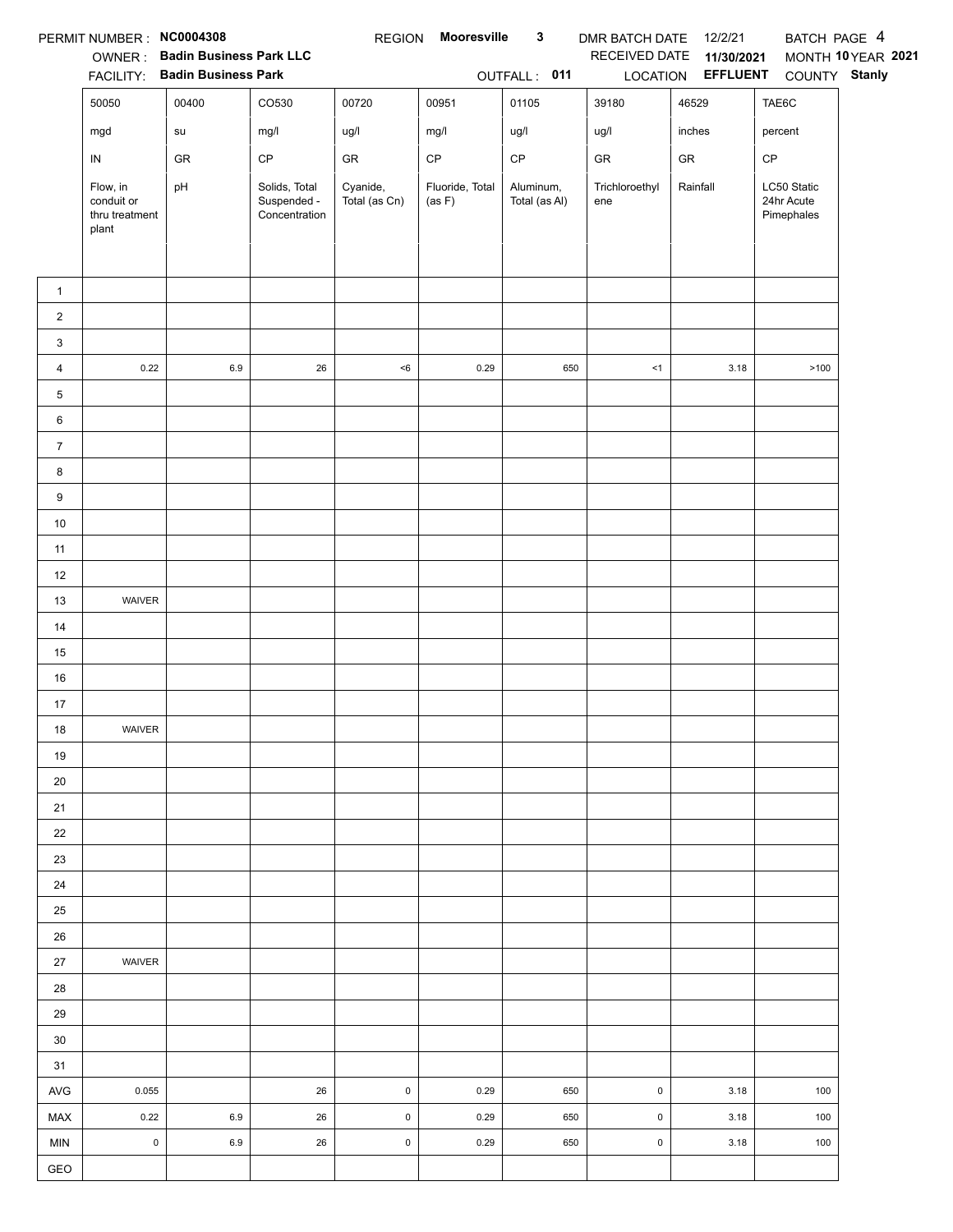|                  | PERMIT NUMBER: NC0004308                          | OWNER: Badin Business Park LLC<br>FACILITY: Badin Business Park |                                               |                           | REGION Mooresville        | $\mathbf{3}$<br>OUTFALL: 012 | DMR BATCH DATE 12/2/21<br>LOCATION | RECEIVED DATE 11/30/2021<br><b>EFFLUENT</b>    | BATCH PAGE 5<br>MONTH 10YEAR 2021<br>COUNTY Stanly |
|------------------|---------------------------------------------------|-----------------------------------------------------------------|-----------------------------------------------|---------------------------|---------------------------|------------------------------|------------------------------------|------------------------------------------------|----------------------------------------------------|
|                  | 50050                                             | 00400                                                           | CO530                                         | 00720                     | 00951                     | 01105                        | 39180                              | TGP3B                                          |                                                    |
|                  | mgd                                               | su                                                              | mg/l                                          | ug/l                      | mg/l                      | ug/l                         | ug/l                               | pass/fail                                      |                                                    |
|                  | $\sf IN$                                          | GR                                                              | $\mathsf{CP}$                                 | GR                        | $\mathsf{CP}$             | CP                           | GR                                 | $\mathsf{CP}$                                  |                                                    |
|                  | Flow, in<br>conduit or<br>thru treatment<br>plant | pH                                                              | Solids, Total<br>Suspended -<br>Concentration | Cyanide,<br>Total (as Cn) | Fluoride, Total<br>(as F) | Aluminum,<br>Total (as Al)   | Trichloroethyl<br>ene              | Pass/Fail<br>Static<br>Renewal<br>7Day Chronic |                                                    |
| $\mathbf{1}$     |                                                   |                                                                 |                                               |                           |                           |                              |                                    |                                                |                                                    |
| $\overline{c}$   |                                                   |                                                                 |                                               |                           |                           |                              |                                    |                                                |                                                    |
| $\mathbf{3}$     |                                                   |                                                                 |                                               |                           |                           |                              |                                    |                                                |                                                    |
| $\overline{4}$   | 0.000581                                          |                                                                 |                                               |                           |                           |                              |                                    |                                                |                                                    |
| $\sqrt{5}$       | 0.00045                                           |                                                                 | $6.4\,$                                       |                           | 0.97                      | 300                          | <1                                 | $\mathbf{1}$                                   |                                                    |
| 6                | 0.011368                                          |                                                                 |                                               | $9.4\,$                   |                           |                              |                                    |                                                |                                                    |
| $\boldsymbol{7}$ | 0.000447                                          |                                                                 |                                               |                           |                           |                              |                                    |                                                |                                                    |
| 8                |                                                   |                                                                 |                                               |                           |                           |                              |                                    |                                                |                                                    |
| $\boldsymbol{9}$ |                                                   |                                                                 |                                               |                           |                           |                              |                                    |                                                |                                                    |
| $10$             |                                                   |                                                                 |                                               |                           |                           |                              |                                    |                                                |                                                    |
| 11               |                                                   |                                                                 |                                               |                           |                           |                              |                                    |                                                |                                                    |
| 12               |                                                   |                                                                 |                                               |                           |                           |                              |                                    |                                                |                                                    |
| 13               | 0.006077                                          | $7.6\,$                                                         |                                               |                           |                           |                              |                                    |                                                |                                                    |
| 14               |                                                   |                                                                 |                                               |                           |                           |                              |                                    |                                                |                                                    |
| 15               |                                                   |                                                                 |                                               |                           |                           |                              |                                    |                                                |                                                    |
| 16<br>17         |                                                   |                                                                 |                                               |                           |                           |                              |                                    |                                                |                                                    |
| 18               | 0.000042                                          |                                                                 |                                               |                           |                           |                              |                                    |                                                |                                                    |
| 19               |                                                   |                                                                 |                                               |                           |                           |                              |                                    |                                                |                                                    |
| 20               |                                                   |                                                                 |                                               |                           |                           |                              |                                    |                                                |                                                    |
| 21               |                                                   |                                                                 |                                               |                           |                           |                              |                                    |                                                |                                                    |
| 22               |                                                   |                                                                 |                                               |                           |                           |                              |                                    |                                                |                                                    |
| 23               |                                                   |                                                                 |                                               |                           |                           |                              |                                    |                                                |                                                    |
| 24               |                                                   |                                                                 |                                               |                           |                           |                              |                                    |                                                |                                                    |
| 25               |                                                   |                                                                 |                                               |                           |                           |                              |                                    |                                                |                                                    |
| 26               |                                                   |                                                                 |                                               |                           |                           |                              |                                    |                                                |                                                    |
| 27               | WAIVER                                            |                                                                 |                                               |                           |                           |                              |                                    |                                                |                                                    |
| 28               |                                                   |                                                                 |                                               |                           |                           |                              |                                    |                                                |                                                    |
| 29               |                                                   |                                                                 |                                               |                           |                           |                              |                                    |                                                |                                                    |
| 30               |                                                   |                                                                 |                                               |                           |                           |                              |                                    |                                                |                                                    |
| 31               |                                                   |                                                                 |                                               |                           |                           |                              |                                    |                                                |                                                    |
| AVG              | 0.002709                                          |                                                                 | $6.4\,$                                       | 9.4                       | 0.97                      | 300                          | $\pmb{0}$                          |                                                |                                                    |
| MAX              | 0.011368                                          | 7.6                                                             | 6.4                                           | 9.4                       | 0.97                      | 300                          | 0                                  |                                                |                                                    |
| <b>MIN</b>       | $\pmb{0}$                                         | 7.6                                                             | 6.4                                           | 9.4                       | 0.97                      | 300                          | $\mathsf 0$                        |                                                |                                                    |
| GEO              |                                                   |                                                                 |                                               |                           |                           |                              |                                    |                                                |                                                    |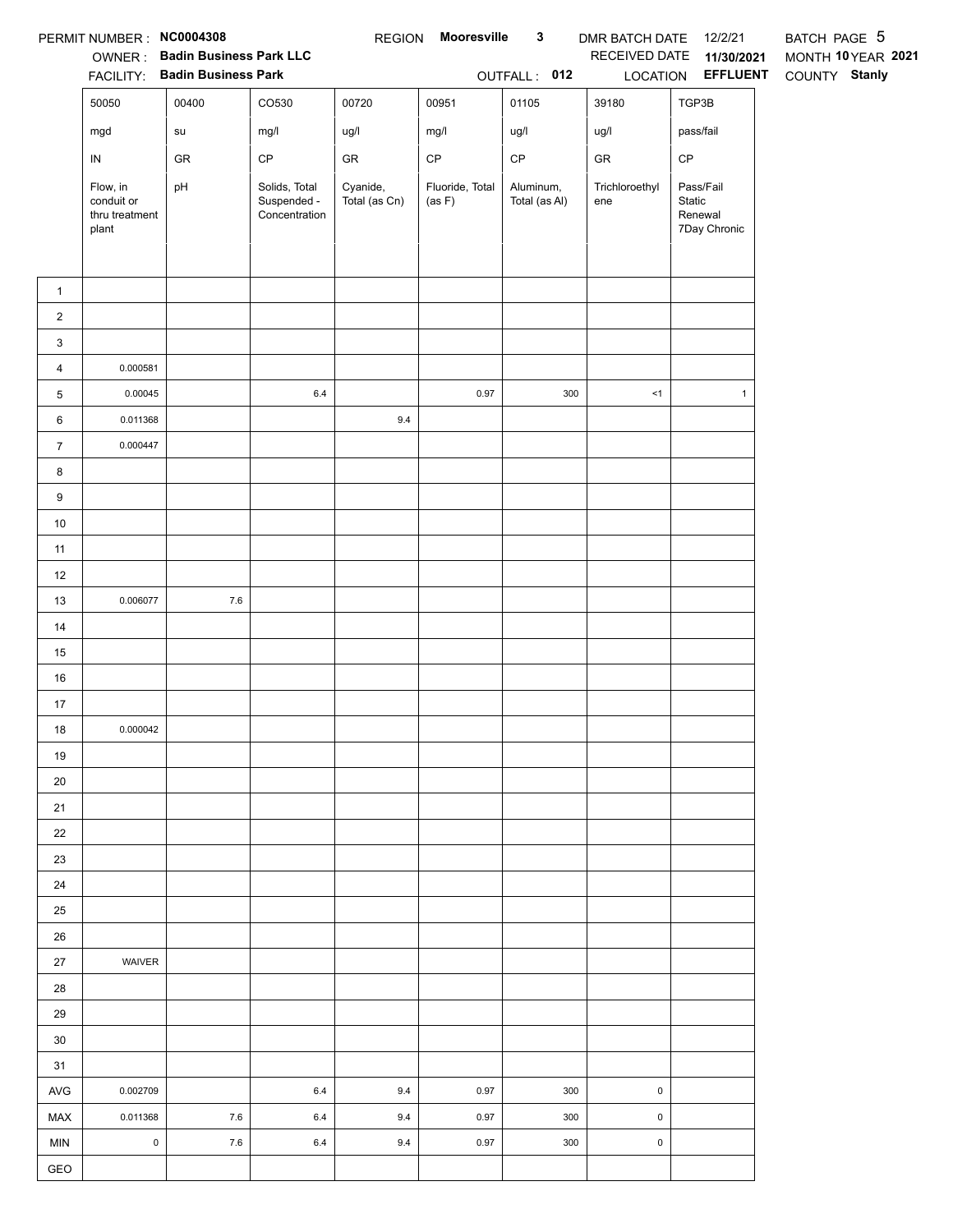|                | PERMIT NUMBER: NC0004308              | OWNER: Badin Business Park LLC<br>FACILITY: Badin Business Park |         | <b>REGION</b>   | Mooresville                  | $\mathbf{3}$<br>OUTFALL: 013 | DMR BATCH DATE<br>RECEIVED DATE | 12/2/21<br>11/30/2021<br>LOCATION EFFLUENT | BATCH PAGE 6<br>COUNTY Stanly | MONTH 10YEAR 2021 |
|----------------|---------------------------------------|-----------------------------------------------------------------|---------|-----------------|------------------------------|------------------------------|---------------------------------|--------------------------------------------|-------------------------------|-------------------|
|                | 50050                                 | 00010                                                           | 00400   | 50060           | CO530                        | 00720                        | 00951                           | 01105                                      | TAE6C                         |                   |
|                | mgd                                   | $\deg$ $\mathtt{c}$                                             | su      | ug/l            | mg/l                         | ug/l                         | mg/l                            | ug/l                                       | percent                       |                   |
|                | $\sf IN$                              | ${\sf GR}$                                                      | GR      | GR              | CP                           | ${\sf GR}$                   | $\mathsf{CP}$                   | $\mathsf{CP}$                              | CP                            |                   |
|                | Flow, in                              | Temperature,                                                    | pH      | Chlorine, Total | Solids, Total                | Cyanide,                     | Fluoride, Total                 | Aluminum,                                  | LC50 Static                   |                   |
|                | conduit or<br>thru treatment<br>plant | Water Deg.<br>Centigrade                                        |         | Residual        | Suspended -<br>Concentration | Total (as Cn)                | (as F)                          | Total (as Al)                              | 24hr Acute<br>Pimephales      |                   |
|                |                                       | No Data                                                         |         | No Data         |                              |                              | No Data                         |                                            | No Data                       |                   |
| $\mathbf{1}$   |                                       |                                                                 |         |                 |                              |                              |                                 |                                            |                               |                   |
| $\overline{c}$ |                                       |                                                                 |         |                 |                              |                              |                                 |                                            |                               |                   |
| 3              |                                       |                                                                 |         |                 |                              |                              |                                 |                                            |                               |                   |
| 4              | 0.002909                              |                                                                 |         |                 |                              |                              |                                 |                                            |                               |                   |
| 5              |                                       |                                                                 |         |                 |                              |                              |                                 |                                            |                               |                   |
| 6              | 0.012902                              |                                                                 |         |                 |                              | $6$                          |                                 |                                            |                               |                   |
| $\overline{7}$ |                                       |                                                                 |         |                 |                              |                              |                                 |                                            |                               |                   |
| 8              |                                       |                                                                 |         |                 |                              |                              |                                 |                                            |                               |                   |
| 9              |                                       |                                                                 |         |                 |                              |                              |                                 |                                            |                               |                   |
| $10\,$         |                                       |                                                                 |         |                 |                              |                              |                                 |                                            |                               |                   |
| 11             |                                       |                                                                 |         |                 |                              |                              |                                 |                                            |                               |                   |
| 12             |                                       |                                                                 |         |                 |                              |                              |                                 |                                            |                               |                   |
| 13             | 0.007344                              |                                                                 | $8.2\,$ |                 |                              |                              |                                 |                                            |                               |                   |
| 14             |                                       |                                                                 |         |                 |                              |                              |                                 |                                            |                               |                   |
| 15             |                                       |                                                                 |         |                 |                              |                              |                                 |                                            |                               |                   |
| 16             |                                       |                                                                 |         |                 |                              |                              |                                 |                                            |                               |                   |
| 17             |                                       |                                                                 |         |                 |                              |                              |                                 |                                            |                               |                   |
| 18             | 0.002909                              |                                                                 |         |                 |                              |                              |                                 |                                            |                               |                   |
| 19             | 0.004896                              |                                                                 |         |                 | 2.5                          |                              |                                 | $200$                                      |                               |                   |
| 20             |                                       |                                                                 |         |                 |                              |                              |                                 |                                            |                               |                   |
| 21             |                                       |                                                                 |         |                 |                              |                              |                                 |                                            |                               |                   |
| 22             |                                       |                                                                 |         |                 |                              |                              |                                 |                                            |                               |                   |
| 23             |                                       |                                                                 |         |                 |                              |                              |                                 |                                            |                               |                   |
| 24             |                                       |                                                                 |         |                 |                              |                              |                                 |                                            |                               |                   |
| 25             |                                       |                                                                 |         |                 |                              |                              |                                 |                                            |                               |                   |
| 26             |                                       |                                                                 |         |                 |                              |                              |                                 |                                            |                               |                   |
| 27             | 0.004896                              |                                                                 |         |                 |                              |                              |                                 |                                            |                               |                   |
| 28             |                                       |                                                                 |         |                 |                              |                              |                                 |                                            |                               |                   |
| 29             |                                       |                                                                 |         |                 |                              |                              |                                 |                                            |                               |                   |
| 30             |                                       |                                                                 |         |                 |                              |                              |                                 |                                            |                               |                   |
| 31             |                                       |                                                                 |         |                 |                              |                              |                                 |                                            |                               |                   |
| <b>AVG</b>     | 0.005976                              |                                                                 |         |                 | $\pmb{0}$                    | 0                            |                                 | 0                                          |                               |                   |
| MAX            | 0.012902                              |                                                                 | 8.2     |                 | $\pmb{0}$                    | $\pmb{0}$                    |                                 | $\pmb{0}$                                  |                               |                   |
| <b>MIN</b>     | 0.002909                              |                                                                 | 8.2     |                 | $\pmb{0}$                    | $\mathsf 0$                  |                                 | $\pmb{0}$                                  |                               |                   |
| GEO            |                                       |                                                                 |         |                 |                              |                              |                                 |                                            |                               |                   |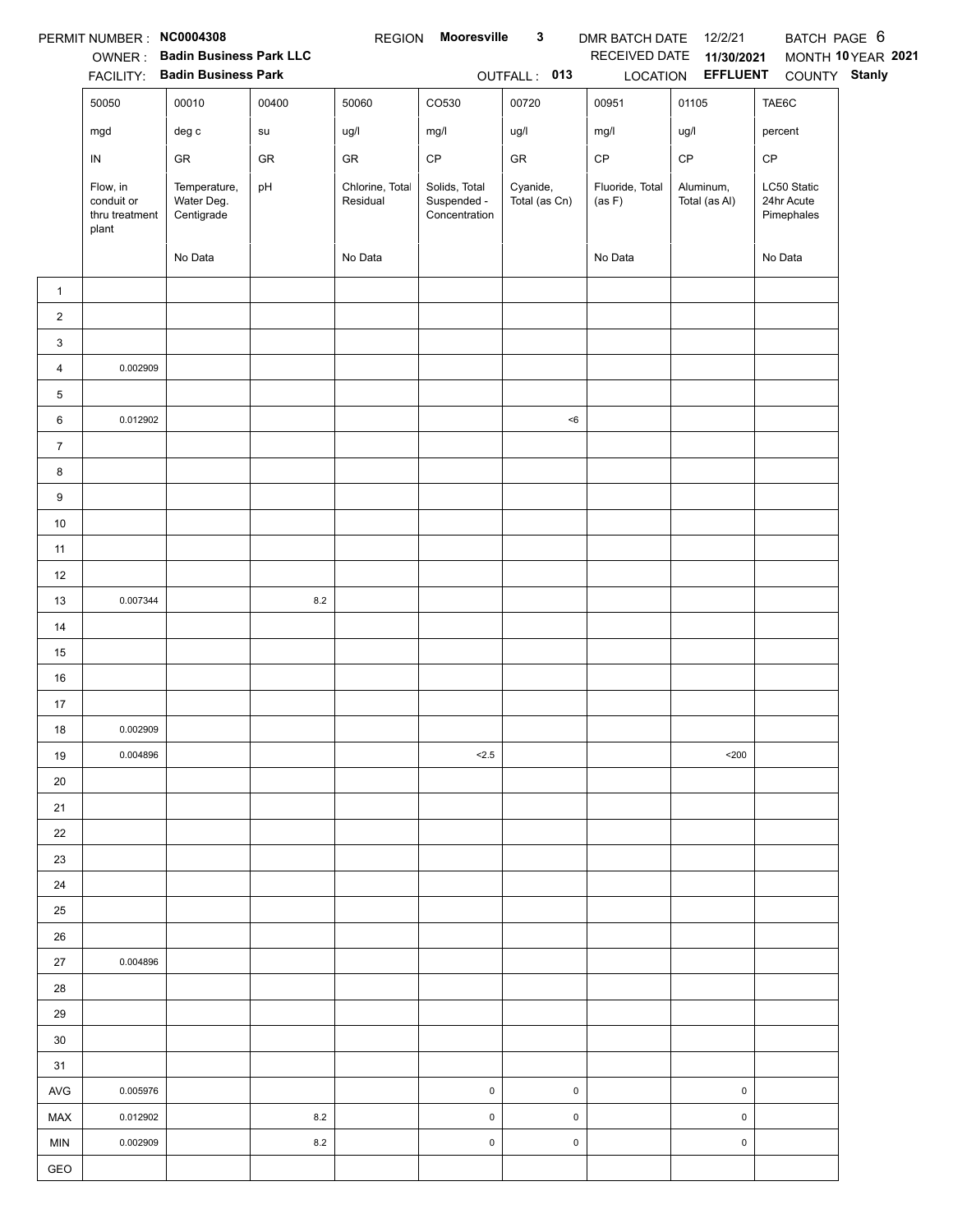|                | PERMIT NUMBER: NC0004308                          | OWNER: Badin Business Park LLC<br>FACILITY: Badin Business Park |                                               | <b>REGION</b>                                    | Mooresville               | $\mathbf{3}$<br>OUTFALL: 017 | DMR BATCH DATE<br>RECEIVED DATE | 12/2/21<br>11/30/2021<br>LOCATION <b>EFFLUENT</b> | BATCH PAGE 7<br>COUNTY Stanly                  | MONTH 10YEAR 2021 |
|----------------|---------------------------------------------------|-----------------------------------------------------------------|-----------------------------------------------|--------------------------------------------------|---------------------------|------------------------------|---------------------------------|---------------------------------------------------|------------------------------------------------|-------------------|
|                |                                                   |                                                                 | CO530                                         |                                                  |                           |                              |                                 |                                                   |                                                |                   |
|                | 50050                                             | 00400                                                           |                                               | 00340                                            | 00720                     | 00951                        | 01105                           | 46529                                             | TGP3B                                          |                   |
|                | mgd                                               | su                                                              | mg/l                                          | mg/l                                             | ug/l                      | mg/l                         | mg/l                            | inches                                            | pass/fail                                      |                   |
|                | ${\sf IN}$                                        | ${\sf GR}$                                                      | $\mathsf{CP}$                                 | GR                                               | ${\sf GR}$                | $\mathsf{CP}$                | $\mathsf{CP}$                   | GR                                                | CP                                             |                   |
|                | Flow, in<br>conduit or<br>thru treatment<br>plant | pH                                                              | Solids, Total<br>Suspended -<br>Concentration | Oxygen<br>Demand,<br>Chem. (High<br>Level) (COD) | Cyanide,<br>Total (as Cn) | Fluoride, Total<br>(as F)    | Aluminum,<br>Total (as Al)      | Rainfall                                          | Pass/Fail<br>Static<br>Renewal<br>7Day Chronic |                   |
|                |                                                   | No Data                                                         |                                               |                                                  |                           |                              |                                 |                                                   | No Data                                        |                   |
| $\mathbf{1}$   |                                                   |                                                                 |                                               |                                                  |                           |                              |                                 |                                                   |                                                |                   |
| $\overline{c}$ |                                                   |                                                                 |                                               |                                                  |                           |                              |                                 |                                                   |                                                |                   |
| 3              |                                                   |                                                                 |                                               |                                                  |                           |                              |                                 |                                                   |                                                |                   |
| 4              | 0.207                                             |                                                                 | 19                                            | 44                                               | < 6                       | 0.2                          | 210                             | 3.18                                              |                                                |                   |
| 5              |                                                   |                                                                 |                                               |                                                  |                           |                              |                                 |                                                   |                                                |                   |
| 6              |                                                   |                                                                 |                                               |                                                  |                           |                              |                                 |                                                   |                                                |                   |
| $\overline{7}$ |                                                   |                                                                 |                                               |                                                  |                           |                              |                                 |                                                   |                                                |                   |
| 8              |                                                   |                                                                 |                                               |                                                  |                           |                              |                                 |                                                   |                                                |                   |
| 9              |                                                   |                                                                 |                                               |                                                  |                           |                              |                                 |                                                   |                                                |                   |
| $10\,$         |                                                   |                                                                 |                                               |                                                  |                           |                              |                                 |                                                   |                                                |                   |
| 11             |                                                   |                                                                 |                                               |                                                  |                           |                              |                                 |                                                   |                                                |                   |
| 12             |                                                   |                                                                 |                                               |                                                  |                           |                              |                                 |                                                   |                                                |                   |
| 13             | WAIVER                                            |                                                                 |                                               |                                                  |                           |                              |                                 |                                                   |                                                |                   |
| 14             |                                                   |                                                                 |                                               |                                                  |                           |                              |                                 |                                                   |                                                |                   |
| 15             |                                                   |                                                                 |                                               |                                                  |                           |                              |                                 |                                                   |                                                |                   |
| 16             |                                                   |                                                                 |                                               |                                                  |                           |                              |                                 |                                                   |                                                |                   |
| 17             |                                                   |                                                                 |                                               |                                                  |                           |                              |                                 |                                                   |                                                |                   |
| 18             | WAIVER                                            |                                                                 |                                               |                                                  |                           |                              |                                 |                                                   |                                                |                   |
| 19             |                                                   |                                                                 |                                               |                                                  |                           |                              |                                 |                                                   |                                                |                   |
| 20             |                                                   |                                                                 |                                               |                                                  |                           |                              |                                 |                                                   |                                                |                   |
| 21             |                                                   |                                                                 |                                               |                                                  |                           |                              |                                 |                                                   |                                                |                   |
| 22             |                                                   |                                                                 |                                               |                                                  |                           |                              |                                 |                                                   |                                                |                   |
| 23             |                                                   |                                                                 |                                               |                                                  |                           |                              |                                 |                                                   |                                                |                   |
| 24             |                                                   |                                                                 |                                               |                                                  |                           |                              |                                 |                                                   |                                                |                   |
| 25             |                                                   |                                                                 |                                               |                                                  |                           |                              |                                 |                                                   |                                                |                   |
| 26             |                                                   |                                                                 |                                               |                                                  |                           |                              |                                 |                                                   |                                                |                   |
| 27             | WAIVER                                            |                                                                 |                                               |                                                  |                           |                              |                                 |                                                   |                                                |                   |
| 28             |                                                   |                                                                 |                                               |                                                  |                           |                              |                                 |                                                   |                                                |                   |
| 29             |                                                   |                                                                 |                                               |                                                  |                           |                              |                                 |                                                   |                                                |                   |
| 30             |                                                   |                                                                 |                                               |                                                  |                           |                              |                                 |                                                   |                                                |                   |
| 31             |                                                   |                                                                 |                                               |                                                  |                           |                              |                                 |                                                   |                                                |                   |
| <b>AVG</b>     | 0.05175                                           |                                                                 | 19                                            | 44                                               | $\mathsf 0$               | 0.2                          | 210                             | 3.18                                              |                                                |                   |
| MAX            | 0.207                                             |                                                                 | 19                                            | 44                                               | $\pmb{0}$                 | 0.2                          | 210                             | 3.18                                              |                                                |                   |
| <b>MIN</b>     | $\mathsf 0$                                       |                                                                 | 19                                            | 44                                               | $\pmb{0}$                 | 0.2                          | 210                             | 3.18                                              |                                                |                   |
| GEO            |                                                   |                                                                 |                                               |                                                  |                           |                              |                                 |                                                   |                                                |                   |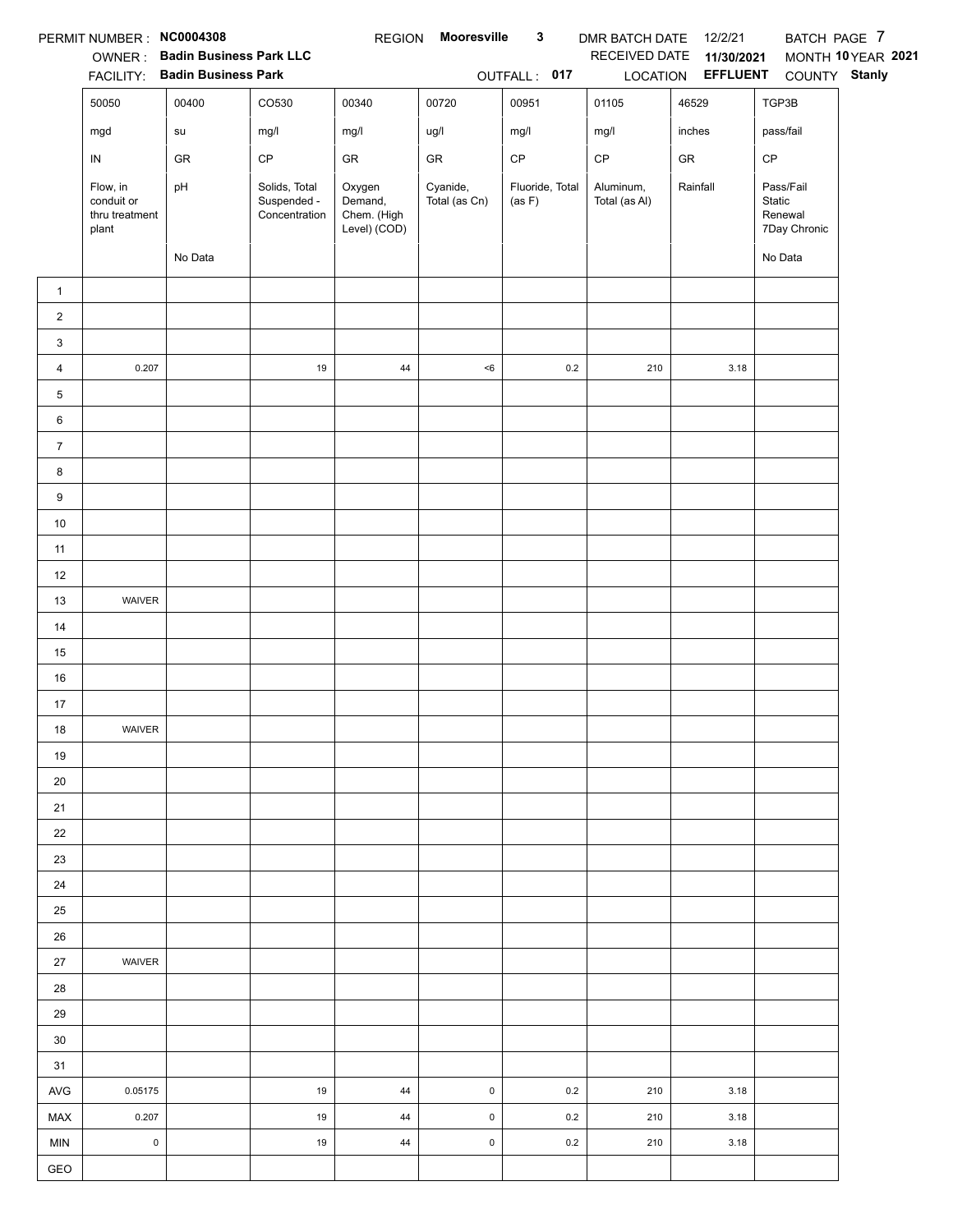|                  | PERMIT NUMBER : NC0004308<br><b>FACILITY:</b>     | OWNER: Badin Business Park LLC<br><b>Badin Business Park</b> |                                               | <b>REGION</b>                                    | Mooresville               | $\mathbf{3}$<br>OUTFALL: 018 | DMR BATCH DATE<br>RECEIVED DATE | 12/2/21<br>11/30/2021<br>LOCATION EFFLUENT | BATCH PAGE 8<br>COUNTY Stanly                  | MONTH 10 YEAR 2021 |
|------------------|---------------------------------------------------|--------------------------------------------------------------|-----------------------------------------------|--------------------------------------------------|---------------------------|------------------------------|---------------------------------|--------------------------------------------|------------------------------------------------|--------------------|
|                  | 50050                                             | 00400                                                        | CO530                                         | 00340                                            | 00720                     | 00951                        | 01105                           | 46529                                      | TGP3B                                          |                    |
|                  |                                                   |                                                              |                                               |                                                  |                           |                              |                                 |                                            |                                                |                    |
|                  | mgd                                               | su                                                           | mg/l                                          | mg/l                                             | ug/l                      | mg/l                         | ug/l                            | inches                                     | pass/fail                                      |                    |
|                  | IN                                                | GR                                                           | $\mathsf{CP}$                                 | GR                                               | ${\sf GR}$                | $\mathsf{CP}$                | $\mathsf{CP}$                   | ${\sf GR}$                                 | CP                                             |                    |
|                  | Flow, in<br>conduit or<br>thru treatment<br>plant | pH                                                           | Solids, Total<br>Suspended -<br>Concentration | Oxygen<br>Demand,<br>Chem. (High<br>Level) (COD) | Cyanide,<br>Total (as Cn) | Fluoride, Total<br>(as F)    | Aluminum,<br>Total (as Al)      | Rainfall                                   | Pass/Fail<br>Static<br>Renewal<br>7Day Chronic |                    |
|                  |                                                   | No Data                                                      |                                               |                                                  |                           |                              |                                 |                                            | No Data                                        |                    |
| $\mathbf{1}$     |                                                   |                                                              |                                               |                                                  |                           |                              |                                 |                                            |                                                |                    |
| $\boldsymbol{2}$ |                                                   |                                                              |                                               |                                                  |                           |                              |                                 |                                            |                                                |                    |
| 3                |                                                   |                                                              |                                               |                                                  |                           |                              |                                 |                                            |                                                |                    |
| 4                | 0.71                                              |                                                              | 41                                            | 34                                               | $<\!6$                    | < 0.1                        | 350                             | 3.18                                       |                                                |                    |
| 5                |                                                   |                                                              |                                               |                                                  |                           |                              |                                 |                                            |                                                |                    |
| 6                |                                                   |                                                              |                                               |                                                  |                           |                              |                                 |                                            |                                                |                    |
| $\overline{7}$   |                                                   |                                                              |                                               |                                                  |                           |                              |                                 |                                            |                                                |                    |
| 8                |                                                   |                                                              |                                               |                                                  |                           |                              |                                 |                                            |                                                |                    |
| $9\,$            |                                                   |                                                              |                                               |                                                  |                           |                              |                                 |                                            |                                                |                    |
| 10               |                                                   |                                                              |                                               |                                                  |                           |                              |                                 |                                            |                                                |                    |
| 11               |                                                   |                                                              |                                               |                                                  |                           |                              |                                 |                                            |                                                |                    |
| 12               |                                                   |                                                              |                                               |                                                  |                           |                              |                                 |                                            |                                                |                    |
| 13               | WAIVER                                            |                                                              |                                               |                                                  |                           |                              |                                 |                                            |                                                |                    |
| 14               |                                                   |                                                              |                                               |                                                  |                           |                              |                                 |                                            |                                                |                    |
| 15               |                                                   |                                                              |                                               |                                                  |                           |                              |                                 |                                            |                                                |                    |
| 16               |                                                   |                                                              |                                               |                                                  |                           |                              |                                 |                                            |                                                |                    |
| 17               |                                                   |                                                              |                                               |                                                  |                           |                              |                                 |                                            |                                                |                    |
| 18               | WAIVER                                            |                                                              |                                               |                                                  |                           |                              |                                 |                                            |                                                |                    |
| 19               |                                                   |                                                              |                                               |                                                  |                           |                              |                                 |                                            |                                                |                    |
| 20               |                                                   |                                                              |                                               |                                                  |                           |                              |                                 |                                            |                                                |                    |
| 21               |                                                   |                                                              |                                               |                                                  |                           |                              |                                 |                                            |                                                |                    |
| 22               |                                                   |                                                              |                                               |                                                  |                           |                              |                                 |                                            |                                                |                    |
| 23               |                                                   |                                                              |                                               |                                                  |                           |                              |                                 |                                            |                                                |                    |
| 24               |                                                   |                                                              |                                               |                                                  |                           |                              |                                 |                                            |                                                |                    |
| 25               |                                                   |                                                              |                                               |                                                  |                           |                              |                                 |                                            |                                                |                    |
| 26               |                                                   |                                                              |                                               |                                                  |                           |                              |                                 |                                            |                                                |                    |
| 27               | WAIVER                                            |                                                              |                                               |                                                  |                           |                              |                                 |                                            |                                                |                    |
| 28               |                                                   |                                                              |                                               |                                                  |                           |                              |                                 |                                            |                                                |                    |
| 29               |                                                   |                                                              |                                               |                                                  |                           |                              |                                 |                                            |                                                |                    |
| 30<br>31         |                                                   |                                                              |                                               |                                                  |                           |                              |                                 |                                            |                                                |                    |
| <b>AVG</b>       | 0.1775                                            |                                                              | 41                                            | 34                                               | $\mathsf 0$               | $\pmb{0}$                    | 350                             | 3.18                                       |                                                |                    |
| MAX              | 0.71                                              |                                                              | 41                                            | 34                                               | $\mathsf 0$               | $\pmb{0}$                    | 350                             | 3.18                                       |                                                |                    |
| <b>MIN</b>       | $\mathsf 0$                                       |                                                              | 41                                            | 34                                               | $\mathsf 0$               | 0                            | 350                             | 3.18                                       |                                                |                    |
| GEO              |                                                   |                                                              |                                               |                                                  |                           |                              |                                 |                                            |                                                |                    |
|                  |                                                   |                                                              |                                               |                                                  |                           |                              |                                 |                                            |                                                |                    |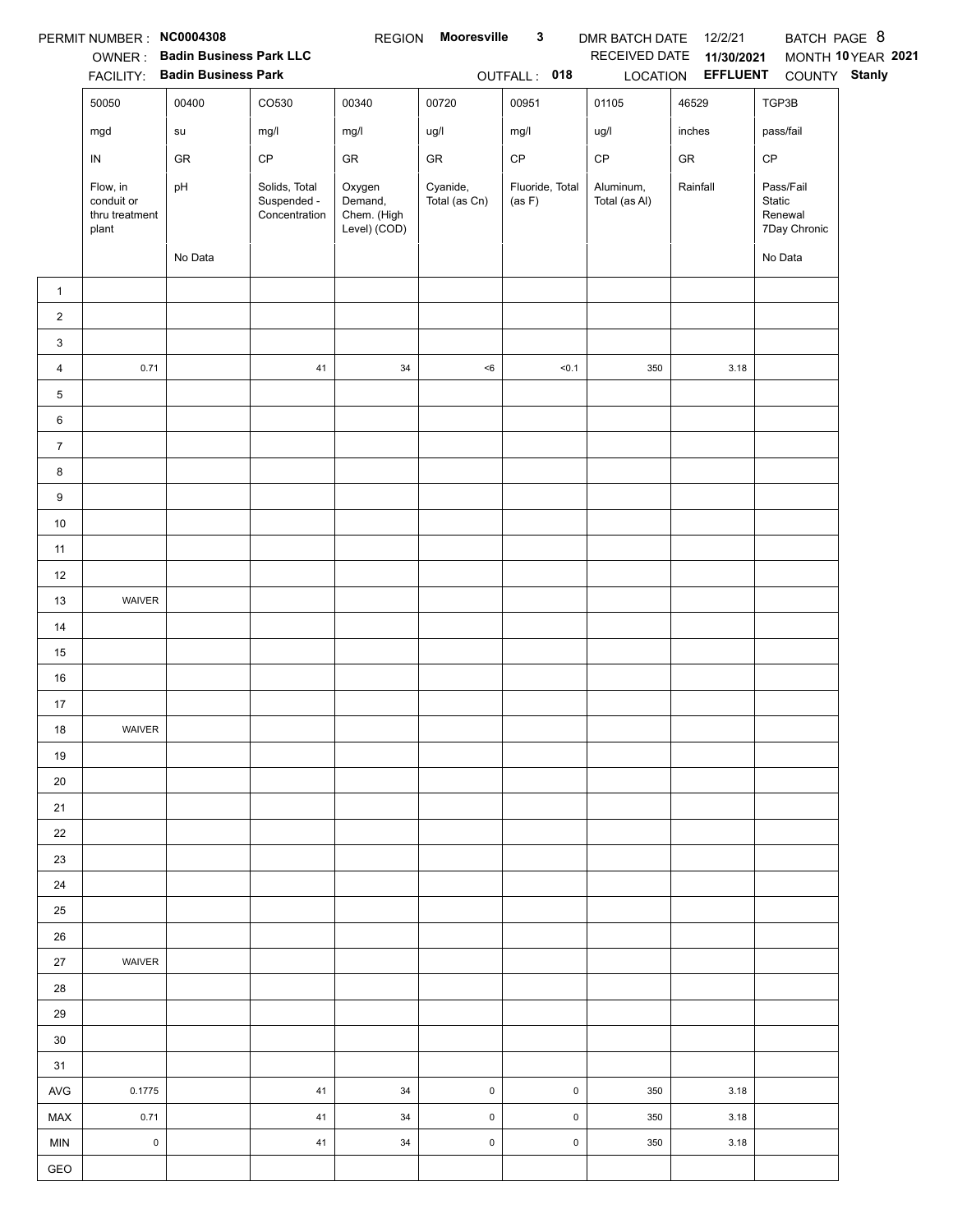|                | PERMIT NUMBER: NC0004308                          |                                                              |                                               | <b>REGION</b>                                    | Mooresville               | 3                               | DMR BATCH DATE             | 12/2/21                       | BATCH PAGE 9                            |                                                |
|----------------|---------------------------------------------------|--------------------------------------------------------------|-----------------------------------------------|--------------------------------------------------|---------------------------|---------------------------------|----------------------------|-------------------------------|-----------------------------------------|------------------------------------------------|
|                | OWNER:<br><b>FACILITY:</b>                        | <b>Badin Business Park LLC</b><br><b>Badin Business Park</b> |                                               |                                                  |                           | Not Discharging<br>OUTFALL: 019 | RECEIVED DATE<br>LOCATION  | 11/30/2021<br><b>EFFLUENT</b> | COUNTY Stanly                           | MONTH 10YEAR 2021                              |
|                | 50050                                             | 00400                                                        | CO530                                         | 00340                                            | 00720                     | 00951                           | 01105                      | 46529                         | TAE6C                                   | TGP3B                                          |
|                | mgd                                               | su                                                           | mg/l                                          | mg/l                                             | ug/l                      | mg/l                            | mg/l                       | inches                        | percent                                 | pass/fail                                      |
|                | IN                                                | GR                                                           | CP                                            | GR                                               | <b>GR</b>                 | $\mathsf{CP}$                   | CP                         | GR                            | GR                                      | $\mathsf{CP}$                                  |
|                | Flow, in<br>conduit or<br>thru treatment<br>plant | pH                                                           | Solids, Total<br>Suspended -<br>Concentration | Oxygen<br>Demand,<br>Chem. (High<br>Level) (COD) | Cyanide,<br>Total (as Cn) | Fluoride, Total<br>(as F)       | Aluminum,<br>Total (as Al) | Rainfall                      | LC50 Static<br>24hr Acute<br>Pimephales | Pass/Fail<br>Static<br>Renewal<br>7Day Chronic |
|                |                                                   | No Data                                                      | No Data                                       | No Data                                          | No Data                   | No Data                         | No Data                    | No Data                       | No Data                                 | No Data                                        |
| $\mathbf{1}$   |                                                   |                                                              |                                               |                                                  |                           |                                 |                            |                               |                                         |                                                |
| $\overline{c}$ |                                                   |                                                              |                                               |                                                  |                           |                                 |                            |                               |                                         |                                                |
| 3              |                                                   |                                                              |                                               |                                                  |                           |                                 |                            |                               |                                         |                                                |
| $\overline{4}$ |                                                   |                                                              |                                               |                                                  |                           |                                 |                            |                               |                                         |                                                |
| $\sqrt{5}$     |                                                   |                                                              |                                               |                                                  |                           |                                 |                            |                               |                                         |                                                |
| 6              |                                                   |                                                              |                                               |                                                  |                           |                                 |                            |                               |                                         |                                                |
| $\overline{7}$ |                                                   |                                                              |                                               |                                                  |                           |                                 |                            |                               |                                         |                                                |
| 8              |                                                   |                                                              |                                               |                                                  |                           |                                 |                            |                               |                                         |                                                |
| 9              |                                                   |                                                              |                                               |                                                  |                           |                                 |                            |                               |                                         |                                                |
| $10\,$         |                                                   |                                                              |                                               |                                                  |                           |                                 |                            |                               |                                         |                                                |
| 11             |                                                   |                                                              |                                               |                                                  |                           |                                 |                            |                               |                                         |                                                |
| 12             |                                                   |                                                              |                                               |                                                  |                           |                                 |                            |                               |                                         |                                                |
| 13             | WAIVER                                            |                                                              |                                               |                                                  |                           |                                 |                            |                               |                                         |                                                |
| 14             |                                                   |                                                              |                                               |                                                  |                           |                                 |                            |                               |                                         |                                                |
| 15             |                                                   |                                                              |                                               |                                                  |                           |                                 |                            |                               |                                         |                                                |
| 16             |                                                   |                                                              |                                               |                                                  |                           |                                 |                            |                               |                                         |                                                |
| 17             |                                                   |                                                              |                                               |                                                  |                           |                                 |                            |                               |                                         |                                                |
| 18             | WAIVER                                            |                                                              |                                               |                                                  |                           |                                 |                            |                               |                                         |                                                |
| 19             |                                                   |                                                              |                                               |                                                  |                           |                                 |                            |                               |                                         |                                                |
| 20             |                                                   |                                                              |                                               |                                                  |                           |                                 |                            |                               |                                         |                                                |
| 21             |                                                   |                                                              |                                               |                                                  |                           |                                 |                            |                               |                                         |                                                |
| 22             |                                                   |                                                              |                                               |                                                  |                           |                                 |                            |                               |                                         |                                                |
| 23             |                                                   |                                                              |                                               |                                                  |                           |                                 |                            |                               |                                         |                                                |
| 24             |                                                   |                                                              |                                               |                                                  |                           |                                 |                            |                               |                                         |                                                |
| 25             |                                                   |                                                              |                                               |                                                  |                           |                                 |                            |                               |                                         |                                                |
| 26             |                                                   |                                                              |                                               |                                                  |                           |                                 |                            |                               |                                         |                                                |
| 27             | WAIVER                                            |                                                              |                                               |                                                  |                           |                                 |                            |                               |                                         |                                                |
| 28             |                                                   |                                                              |                                               |                                                  |                           |                                 |                            |                               |                                         |                                                |
| 29<br>30       |                                                   |                                                              |                                               |                                                  |                           |                                 |                            |                               |                                         |                                                |
| 31             |                                                   |                                                              |                                               |                                                  |                           |                                 |                            |                               |                                         |                                                |
| <b>AVG</b>     | $\pmb{0}$                                         |                                                              |                                               |                                                  |                           |                                 |                            |                               |                                         |                                                |
| MAX            | $\mathsf 0$                                       |                                                              |                                               |                                                  |                           |                                 |                            |                               |                                         |                                                |
| <b>MIN</b>     | $\pmb{0}$                                         |                                                              |                                               |                                                  |                           |                                 |                            |                               |                                         |                                                |
| GEO            |                                                   |                                                              |                                               |                                                  |                           |                                 |                            |                               |                                         |                                                |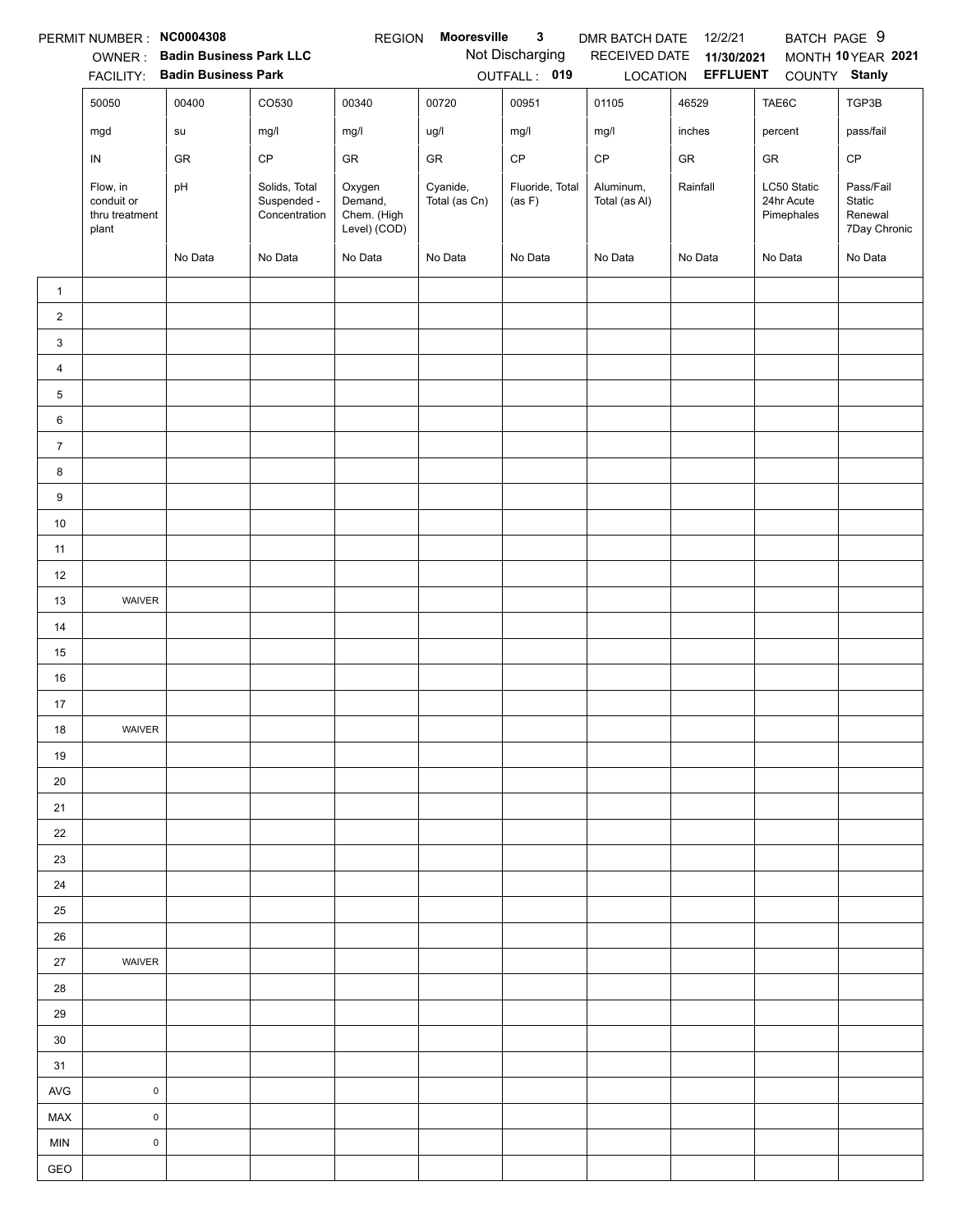|                  | PERMIT NUMBER : NC0004308<br><b>FACILITY:</b>     | OWNER: Badin Business Park LLC<br><b>Badin Business Park</b> |                                               | <b>REGION</b>                                    | Mooresville               | $\mathbf{3}$<br>OUTFALL: 020     | DMR BATCH DATE<br>RECEIVED DATE | 12/2/21<br>11/30/2021<br>LOCATION EFFLUENT | COUNTY Stanly                                  | BATCH PAGE 10<br>MONTH 10 YEAR 2021 |
|------------------|---------------------------------------------------|--------------------------------------------------------------|-----------------------------------------------|--------------------------------------------------|---------------------------|----------------------------------|---------------------------------|--------------------------------------------|------------------------------------------------|-------------------------------------|
|                  | 50050                                             | 00400                                                        | CO530                                         | 00340                                            | 00720                     | 00951                            | 01105                           | 46529                                      | TGP3B                                          |                                     |
|                  |                                                   | ${\sf su}$                                                   | mg/l                                          | mg/l                                             | ug/l                      | mg/l                             | mg/l                            | inches                                     | pass/fail                                      |                                     |
|                  | mgd                                               |                                                              |                                               |                                                  |                           |                                  |                                 |                                            |                                                |                                     |
|                  | IN                                                | GR                                                           | $\mathsf{CP}$                                 | GR                                               | ${\sf GR}$                | $\mathsf{CP}$<br>Fluoride, Total | $\mathsf{CP}$                   | ${\sf GR}$                                 | CP                                             |                                     |
|                  | Flow, in<br>conduit or<br>thru treatment<br>plant | pH                                                           | Solids, Total<br>Suspended -<br>Concentration | Oxygen<br>Demand,<br>Chem. (High<br>Level) (COD) | Cyanide,<br>Total (as Cn) | (as F)                           | Aluminum,<br>Total (as Al)      | Rainfall                                   | Pass/Fail<br>Static<br>Renewal<br>7Day Chronic |                                     |
|                  |                                                   | No Data                                                      |                                               |                                                  |                           |                                  |                                 |                                            | No Data                                        |                                     |
| $\mathbf{1}$     |                                                   |                                                              |                                               |                                                  |                           |                                  |                                 |                                            |                                                |                                     |
| $\boldsymbol{2}$ |                                                   |                                                              |                                               |                                                  |                           |                                  |                                 |                                            |                                                |                                     |
| 3                |                                                   |                                                              |                                               |                                                  |                           |                                  |                                 |                                            |                                                |                                     |
| 4                | 0.229                                             |                                                              | 8.1                                           | 19                                               | $<\!6$                    | 0.21                             | $200$                           | 3.18                                       |                                                |                                     |
| 5                |                                                   |                                                              |                                               |                                                  |                           |                                  |                                 |                                            |                                                |                                     |
| 6                |                                                   |                                                              |                                               |                                                  |                           |                                  |                                 |                                            |                                                |                                     |
| $\overline{7}$   |                                                   |                                                              |                                               |                                                  |                           |                                  |                                 |                                            |                                                |                                     |
| 8                |                                                   |                                                              |                                               |                                                  |                           |                                  |                                 |                                            |                                                |                                     |
| $9\,$            |                                                   |                                                              |                                               |                                                  |                           |                                  |                                 |                                            |                                                |                                     |
| 10               |                                                   |                                                              |                                               |                                                  |                           |                                  |                                 |                                            |                                                |                                     |
| 11               |                                                   |                                                              |                                               |                                                  |                           |                                  |                                 |                                            |                                                |                                     |
| 12               |                                                   |                                                              |                                               |                                                  |                           |                                  |                                 |                                            |                                                |                                     |
| 13               | WAIVER                                            |                                                              |                                               |                                                  |                           |                                  |                                 |                                            |                                                |                                     |
| 14               |                                                   |                                                              |                                               |                                                  |                           |                                  |                                 |                                            |                                                |                                     |
| 15               |                                                   |                                                              |                                               |                                                  |                           |                                  |                                 |                                            |                                                |                                     |
| 16               |                                                   |                                                              |                                               |                                                  |                           |                                  |                                 |                                            |                                                |                                     |
| 17               |                                                   |                                                              |                                               |                                                  |                           |                                  |                                 |                                            |                                                |                                     |
| 18               | WAIVER                                            |                                                              |                                               |                                                  |                           |                                  |                                 |                                            |                                                |                                     |
| 19               |                                                   |                                                              |                                               |                                                  |                           |                                  |                                 |                                            |                                                |                                     |
| 20<br>21         |                                                   |                                                              |                                               |                                                  |                           |                                  |                                 |                                            |                                                |                                     |
|                  |                                                   |                                                              |                                               |                                                  |                           |                                  |                                 |                                            |                                                |                                     |
| 22<br>23         |                                                   |                                                              |                                               |                                                  |                           |                                  |                                 |                                            |                                                |                                     |
| 24               |                                                   |                                                              |                                               |                                                  |                           |                                  |                                 |                                            |                                                |                                     |
| 25               |                                                   |                                                              |                                               |                                                  |                           |                                  |                                 |                                            |                                                |                                     |
| 26               |                                                   |                                                              |                                               |                                                  |                           |                                  |                                 |                                            |                                                |                                     |
| 27               | WAIVER                                            |                                                              |                                               |                                                  |                           |                                  |                                 |                                            |                                                |                                     |
| 28               |                                                   |                                                              |                                               |                                                  |                           |                                  |                                 |                                            |                                                |                                     |
| 29               |                                                   |                                                              |                                               |                                                  |                           |                                  |                                 |                                            |                                                |                                     |
| 30               |                                                   |                                                              |                                               |                                                  |                           |                                  |                                 |                                            |                                                |                                     |
| 31               |                                                   |                                                              |                                               |                                                  |                           |                                  |                                 |                                            |                                                |                                     |
| <b>AVG</b>       | 0.05725                                           |                                                              | 8.1                                           | 19                                               | $\mathsf 0$               | 0.21                             | $\mathsf 0$                     | 3.18                                       |                                                |                                     |
| MAX              | 0.229                                             |                                                              | 8.1                                           | 19                                               | $\mathsf 0$               | 0.21                             | $\mathsf 0$                     | 3.18                                       |                                                |                                     |
| <b>MIN</b>       | $\mathsf 0$                                       |                                                              | 8.1                                           | 19                                               | $\mathsf 0$               | 0.21                             | $\mathsf 0$                     | 3.18                                       |                                                |                                     |
| GEO              |                                                   |                                                              |                                               |                                                  |                           |                                  |                                 |                                            |                                                |                                     |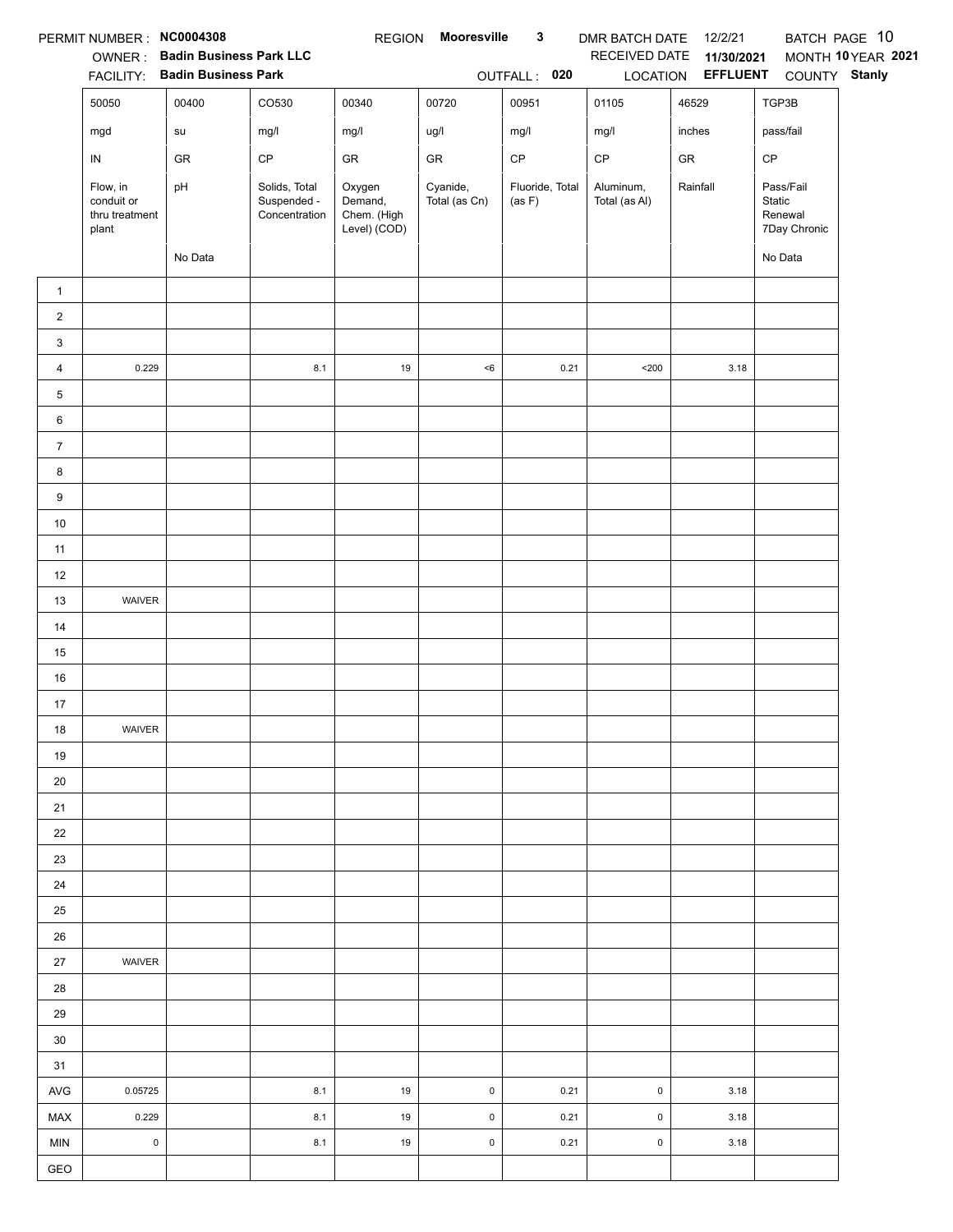|                | PERMIT NUMBER: NC0004308                          | OWNER: Badin Business Park LLC<br>FACILITY: Badin Business Park |                                               | <b>REGION</b>                                    | <b>Mooresville</b>        | $\mathbf{3}$<br>OUTFALL: 022 | DMR BATCH DATE 12/2/21<br>RECEIVED DATE | 11/30/2021<br>LOCATION EFFLUENT | COUNTY Stanly                                  | BATCH PAGE 11<br>MONTH 10 YEAR 2021 |
|----------------|---------------------------------------------------|-----------------------------------------------------------------|-----------------------------------------------|--------------------------------------------------|---------------------------|------------------------------|-----------------------------------------|---------------------------------|------------------------------------------------|-------------------------------------|
|                | 50050                                             | 00400                                                           | CO530                                         | 00340                                            | 00720                     | 00951                        | 01105                                   | 46529                           | TGP3B                                          |                                     |
|                | mgd                                               | su                                                              | mg/l                                          | mg/l                                             | ug/l                      | mg/l                         | mg/l                                    | inches                          | pass/fail                                      |                                     |
|                | IN                                                | ${\sf GR}$                                                      | $\mathsf{CP}$                                 | ${\sf GR}$                                       | ${\sf GR}$                | $\mathsf{CP}$                | $\mathsf{CP}$                           | ${\sf GR}$                      | CP                                             |                                     |
|                | Flow, in<br>conduit or<br>thru treatment<br>plant | pH                                                              | Solids, Total<br>Suspended -<br>Concentration | Oxygen<br>Demand,<br>Chem. (High<br>Level) (COD) | Cyanide,<br>Total (as Cn) | Fluoride, Total<br>(as F)    | Aluminum,<br>Total (as Al)              | Rainfall                        | Pass/Fail<br>Static<br>Renewal<br>7Day Chronic |                                     |
|                |                                                   | No Data                                                         | No Data                                       | No Data                                          | No Data                   | No Data                      | No Data                                 |                                 | No Data                                        |                                     |
| $\mathbf{1}$   |                                                   |                                                                 |                                               |                                                  |                           |                              |                                         |                                 |                                                |                                     |
| $\overline{c}$ |                                                   |                                                                 |                                               |                                                  |                           |                              |                                         |                                 |                                                |                                     |
| 3              |                                                   |                                                                 |                                               |                                                  |                           |                              |                                         |                                 |                                                |                                     |
| 4              | 0.24                                              |                                                                 |                                               |                                                  |                           |                              |                                         | 3.18                            |                                                |                                     |
| 5              |                                                   |                                                                 |                                               |                                                  |                           |                              |                                         |                                 |                                                |                                     |
| 6              |                                                   |                                                                 |                                               |                                                  |                           |                              |                                         |                                 |                                                |                                     |
| $\overline{7}$ |                                                   |                                                                 |                                               |                                                  |                           |                              |                                         |                                 |                                                |                                     |
| 8              |                                                   |                                                                 |                                               |                                                  |                           |                              |                                         |                                 |                                                |                                     |
| 9              |                                                   |                                                                 |                                               |                                                  |                           |                              |                                         |                                 |                                                |                                     |
| $10\,$         |                                                   |                                                                 |                                               |                                                  |                           |                              |                                         |                                 |                                                |                                     |
| 11             |                                                   |                                                                 |                                               |                                                  |                           |                              |                                         |                                 |                                                |                                     |
| 12             |                                                   |                                                                 |                                               |                                                  |                           |                              |                                         |                                 |                                                |                                     |
| 13             | WAIVER                                            |                                                                 |                                               |                                                  |                           |                              |                                         |                                 |                                                |                                     |
| 14             |                                                   |                                                                 |                                               |                                                  |                           |                              |                                         |                                 |                                                |                                     |
| 15             |                                                   |                                                                 |                                               |                                                  |                           |                              |                                         |                                 |                                                |                                     |
| 16             |                                                   |                                                                 |                                               |                                                  |                           |                              |                                         |                                 |                                                |                                     |
| 17             |                                                   |                                                                 |                                               |                                                  |                           |                              |                                         |                                 |                                                |                                     |
| 18             | WAIVER                                            |                                                                 |                                               |                                                  |                           |                              |                                         |                                 |                                                |                                     |
| 19             |                                                   |                                                                 |                                               |                                                  |                           |                              |                                         |                                 |                                                |                                     |
| 20             |                                                   |                                                                 |                                               |                                                  |                           |                              |                                         |                                 |                                                |                                     |
| 21             |                                                   |                                                                 |                                               |                                                  |                           |                              |                                         |                                 |                                                |                                     |
| 22             |                                                   |                                                                 |                                               |                                                  |                           |                              |                                         |                                 |                                                |                                     |
| 23             |                                                   |                                                                 |                                               |                                                  |                           |                              |                                         |                                 |                                                |                                     |
| 24             |                                                   |                                                                 |                                               |                                                  |                           |                              |                                         |                                 |                                                |                                     |
| 25             |                                                   |                                                                 |                                               |                                                  |                           |                              |                                         |                                 |                                                |                                     |
| 26             |                                                   |                                                                 |                                               |                                                  |                           |                              |                                         |                                 |                                                |                                     |
| 27             | WAIVER                                            |                                                                 |                                               |                                                  |                           |                              |                                         |                                 |                                                |                                     |
| 28             |                                                   |                                                                 |                                               |                                                  |                           |                              |                                         |                                 |                                                |                                     |
| 29             |                                                   |                                                                 |                                               |                                                  |                           |                              |                                         |                                 |                                                |                                     |
| 30             |                                                   |                                                                 |                                               |                                                  |                           |                              |                                         |                                 |                                                |                                     |
| 31             |                                                   |                                                                 |                                               |                                                  |                           |                              |                                         |                                 |                                                |                                     |
| AVG            | 0.06                                              |                                                                 |                                               |                                                  |                           |                              |                                         | 3.18                            |                                                |                                     |
| MAX            | 0.24                                              |                                                                 |                                               |                                                  |                           |                              |                                         | 3.18                            |                                                |                                     |
| <b>MIN</b>     | $\mathsf 0$                                       |                                                                 |                                               |                                                  |                           |                              |                                         | 3.18                            |                                                |                                     |
| GEO            |                                                   |                                                                 |                                               |                                                  |                           |                              |                                         |                                 |                                                |                                     |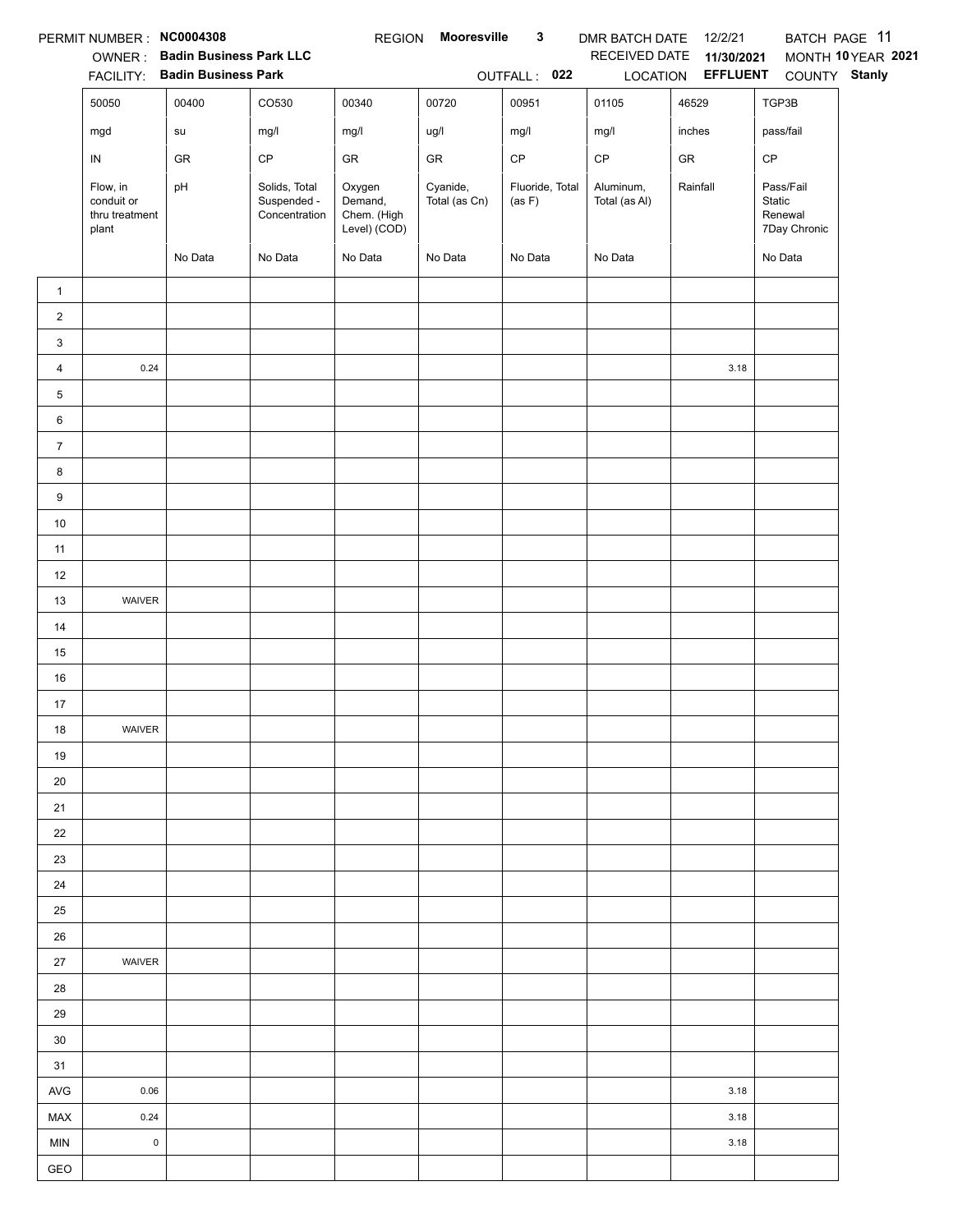| RECEIVED DATE 11/30/2021<br>OWNER: Badin Business Park LLC<br>LOCATION DOWNSTRE COUNTY Stanly<br>FACILITY: Badin Business Park<br>OUTFALL: MZ1<br>00400<br>00720<br>00951<br>39180<br>ug/l<br>mg/l<br>ug/l<br>$\operatorname{\mathsf{su}}\nolimits$<br>${\sf GR}$<br>${\sf GR}$<br>${\sf GR}$<br>${\sf GR}$<br>Cyanide,<br>Fluoride, Total<br>Trichloroethyl<br>pH<br>Total (as Cn)<br>(as F)<br>ene<br>$\mathbf{1}$<br>$\overline{2}$<br>$\mathbf{3}$<br>$\overline{4}$<br>$\,$ 5 $\,$<br>$7.2\,$<br>$<\!6$<br>50.1<br>$\leq$ 1<br>$\,6$<br>$\overline{7}$<br>$\bf8$<br>$\boldsymbol{9}$<br>10<br>11<br>12<br>13<br>14<br>15<br>16<br>$17$<br>18<br>19<br>$20\,$<br>21<br>22<br>23<br>24<br>25<br>26<br>27<br>28<br>29<br>$30\,$<br>31<br>$\mathbf 0$<br>$\mathsf 0$<br>$\pmb{0}$<br>AVG<br>$\mathbf 0$<br>$\mathsf 0$<br>$\mathsf 0$<br>7.2<br>MAX<br>$\mathbf 0$<br>$\mathsf 0$<br>$\mathsf 0$<br>$7.2\,$<br>MIN |     | PERMIT NUMBER : NC0004308 |  | REGION Mooresville | $\mathbf{3}$ | DMR BATCH DATE 12/2/21 | BATCH PAGE 12      |
|---------------------------------------------------------------------------------------------------------------------------------------------------------------------------------------------------------------------------------------------------------------------------------------------------------------------------------------------------------------------------------------------------------------------------------------------------------------------------------------------------------------------------------------------------------------------------------------------------------------------------------------------------------------------------------------------------------------------------------------------------------------------------------------------------------------------------------------------------------------------------------------------------------------------|-----|---------------------------|--|--------------------|--------------|------------------------|--------------------|
|                                                                                                                                                                                                                                                                                                                                                                                                                                                                                                                                                                                                                                                                                                                                                                                                                                                                                                                     |     |                           |  |                    |              |                        | MONTH 10 YEAR 2021 |
|                                                                                                                                                                                                                                                                                                                                                                                                                                                                                                                                                                                                                                                                                                                                                                                                                                                                                                                     |     |                           |  |                    |              |                        |                    |
|                                                                                                                                                                                                                                                                                                                                                                                                                                                                                                                                                                                                                                                                                                                                                                                                                                                                                                                     |     |                           |  |                    |              |                        |                    |
|                                                                                                                                                                                                                                                                                                                                                                                                                                                                                                                                                                                                                                                                                                                                                                                                                                                                                                                     |     |                           |  |                    |              |                        |                    |
|                                                                                                                                                                                                                                                                                                                                                                                                                                                                                                                                                                                                                                                                                                                                                                                                                                                                                                                     |     |                           |  |                    |              |                        |                    |
|                                                                                                                                                                                                                                                                                                                                                                                                                                                                                                                                                                                                                                                                                                                                                                                                                                                                                                                     |     |                           |  |                    |              |                        |                    |
|                                                                                                                                                                                                                                                                                                                                                                                                                                                                                                                                                                                                                                                                                                                                                                                                                                                                                                                     |     |                           |  |                    |              |                        |                    |
|                                                                                                                                                                                                                                                                                                                                                                                                                                                                                                                                                                                                                                                                                                                                                                                                                                                                                                                     |     |                           |  |                    |              |                        |                    |
|                                                                                                                                                                                                                                                                                                                                                                                                                                                                                                                                                                                                                                                                                                                                                                                                                                                                                                                     |     |                           |  |                    |              |                        |                    |
|                                                                                                                                                                                                                                                                                                                                                                                                                                                                                                                                                                                                                                                                                                                                                                                                                                                                                                                     |     |                           |  |                    |              |                        |                    |
|                                                                                                                                                                                                                                                                                                                                                                                                                                                                                                                                                                                                                                                                                                                                                                                                                                                                                                                     |     |                           |  |                    |              |                        |                    |
|                                                                                                                                                                                                                                                                                                                                                                                                                                                                                                                                                                                                                                                                                                                                                                                                                                                                                                                     |     |                           |  |                    |              |                        |                    |
|                                                                                                                                                                                                                                                                                                                                                                                                                                                                                                                                                                                                                                                                                                                                                                                                                                                                                                                     |     |                           |  |                    |              |                        |                    |
|                                                                                                                                                                                                                                                                                                                                                                                                                                                                                                                                                                                                                                                                                                                                                                                                                                                                                                                     |     |                           |  |                    |              |                        |                    |
|                                                                                                                                                                                                                                                                                                                                                                                                                                                                                                                                                                                                                                                                                                                                                                                                                                                                                                                     |     |                           |  |                    |              |                        |                    |
|                                                                                                                                                                                                                                                                                                                                                                                                                                                                                                                                                                                                                                                                                                                                                                                                                                                                                                                     |     |                           |  |                    |              |                        |                    |
|                                                                                                                                                                                                                                                                                                                                                                                                                                                                                                                                                                                                                                                                                                                                                                                                                                                                                                                     |     |                           |  |                    |              |                        |                    |
|                                                                                                                                                                                                                                                                                                                                                                                                                                                                                                                                                                                                                                                                                                                                                                                                                                                                                                                     |     |                           |  |                    |              |                        |                    |
|                                                                                                                                                                                                                                                                                                                                                                                                                                                                                                                                                                                                                                                                                                                                                                                                                                                                                                                     |     |                           |  |                    |              |                        |                    |
|                                                                                                                                                                                                                                                                                                                                                                                                                                                                                                                                                                                                                                                                                                                                                                                                                                                                                                                     |     |                           |  |                    |              |                        |                    |
|                                                                                                                                                                                                                                                                                                                                                                                                                                                                                                                                                                                                                                                                                                                                                                                                                                                                                                                     |     |                           |  |                    |              |                        |                    |
|                                                                                                                                                                                                                                                                                                                                                                                                                                                                                                                                                                                                                                                                                                                                                                                                                                                                                                                     |     |                           |  |                    |              |                        |                    |
|                                                                                                                                                                                                                                                                                                                                                                                                                                                                                                                                                                                                                                                                                                                                                                                                                                                                                                                     |     |                           |  |                    |              |                        |                    |
|                                                                                                                                                                                                                                                                                                                                                                                                                                                                                                                                                                                                                                                                                                                                                                                                                                                                                                                     |     |                           |  |                    |              |                        |                    |
|                                                                                                                                                                                                                                                                                                                                                                                                                                                                                                                                                                                                                                                                                                                                                                                                                                                                                                                     |     |                           |  |                    |              |                        |                    |
|                                                                                                                                                                                                                                                                                                                                                                                                                                                                                                                                                                                                                                                                                                                                                                                                                                                                                                                     |     |                           |  |                    |              |                        |                    |
|                                                                                                                                                                                                                                                                                                                                                                                                                                                                                                                                                                                                                                                                                                                                                                                                                                                                                                                     |     |                           |  |                    |              |                        |                    |
|                                                                                                                                                                                                                                                                                                                                                                                                                                                                                                                                                                                                                                                                                                                                                                                                                                                                                                                     |     |                           |  |                    |              |                        |                    |
|                                                                                                                                                                                                                                                                                                                                                                                                                                                                                                                                                                                                                                                                                                                                                                                                                                                                                                                     |     |                           |  |                    |              |                        |                    |
|                                                                                                                                                                                                                                                                                                                                                                                                                                                                                                                                                                                                                                                                                                                                                                                                                                                                                                                     |     |                           |  |                    |              |                        |                    |
|                                                                                                                                                                                                                                                                                                                                                                                                                                                                                                                                                                                                                                                                                                                                                                                                                                                                                                                     |     |                           |  |                    |              |                        |                    |
|                                                                                                                                                                                                                                                                                                                                                                                                                                                                                                                                                                                                                                                                                                                                                                                                                                                                                                                     |     |                           |  |                    |              |                        |                    |
|                                                                                                                                                                                                                                                                                                                                                                                                                                                                                                                                                                                                                                                                                                                                                                                                                                                                                                                     |     |                           |  |                    |              |                        |                    |
|                                                                                                                                                                                                                                                                                                                                                                                                                                                                                                                                                                                                                                                                                                                                                                                                                                                                                                                     |     |                           |  |                    |              |                        |                    |
|                                                                                                                                                                                                                                                                                                                                                                                                                                                                                                                                                                                                                                                                                                                                                                                                                                                                                                                     |     |                           |  |                    |              |                        |                    |
|                                                                                                                                                                                                                                                                                                                                                                                                                                                                                                                                                                                                                                                                                                                                                                                                                                                                                                                     |     |                           |  |                    |              |                        |                    |
|                                                                                                                                                                                                                                                                                                                                                                                                                                                                                                                                                                                                                                                                                                                                                                                                                                                                                                                     |     |                           |  |                    |              |                        |                    |
|                                                                                                                                                                                                                                                                                                                                                                                                                                                                                                                                                                                                                                                                                                                                                                                                                                                                                                                     |     |                           |  |                    |              |                        |                    |
|                                                                                                                                                                                                                                                                                                                                                                                                                                                                                                                                                                                                                                                                                                                                                                                                                                                                                                                     |     |                           |  |                    |              |                        |                    |
|                                                                                                                                                                                                                                                                                                                                                                                                                                                                                                                                                                                                                                                                                                                                                                                                                                                                                                                     |     |                           |  |                    |              |                        |                    |
|                                                                                                                                                                                                                                                                                                                                                                                                                                                                                                                                                                                                                                                                                                                                                                                                                                                                                                                     |     |                           |  |                    |              |                        |                    |
|                                                                                                                                                                                                                                                                                                                                                                                                                                                                                                                                                                                                                                                                                                                                                                                                                                                                                                                     | GEO |                           |  |                    |              |                        |                    |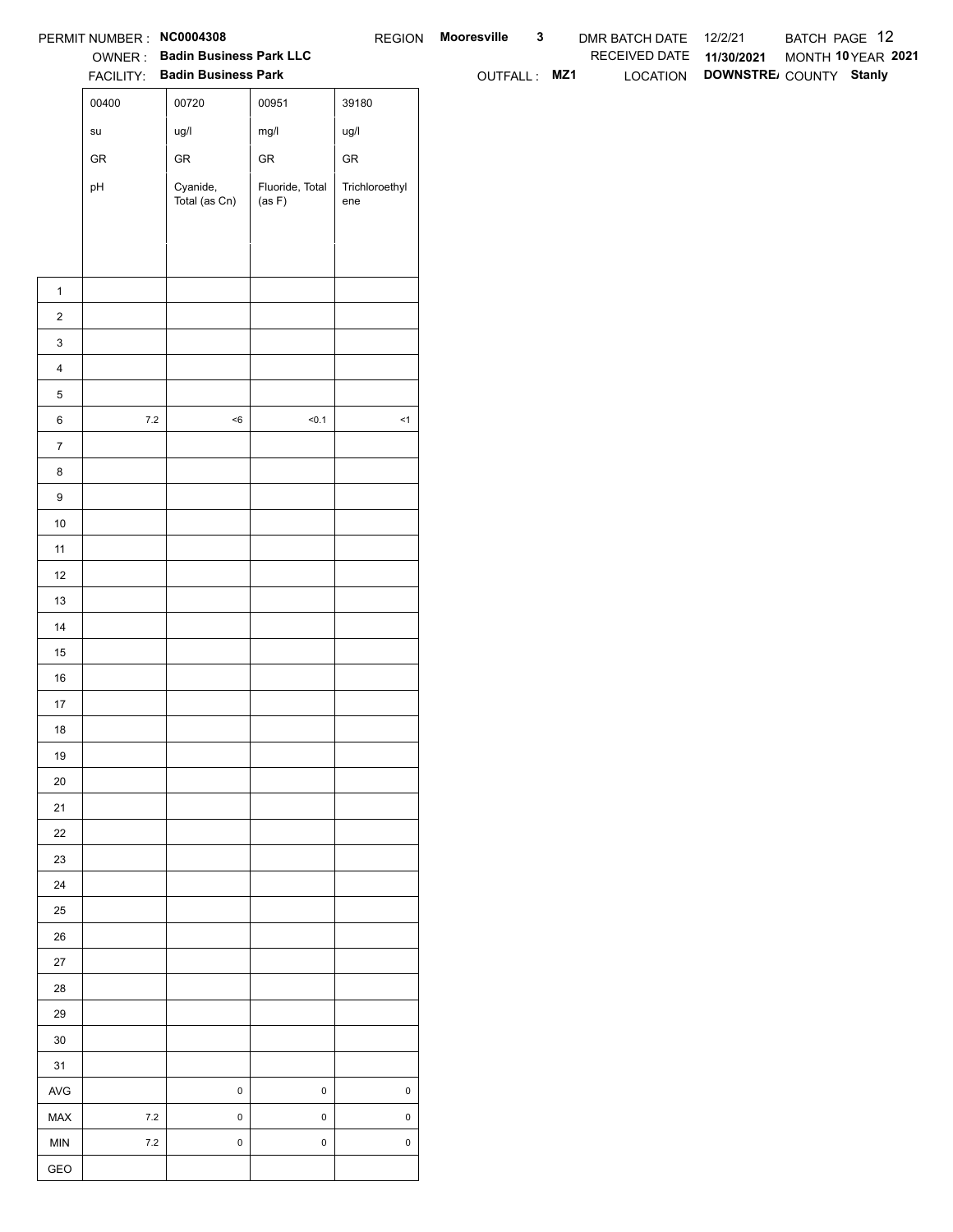| OWNER: Badin Business Park LLC<br>RECEIVED DATE 11/30/2021<br>FACILITY: Badin Business Park<br>LOCATION DOWNSTRE COUNTY Stanly<br>OUTFALL: MZ2<br>00400<br>00720<br>00951<br>39180<br>mg/l<br>ug/l<br>ug/l<br>$\operatorname{\mathsf{su}}\nolimits$<br>${\sf GR}$<br>${\sf GR}$<br>${\sf GR}$<br>${\sf GR}$<br>Fluoride, Total<br>Cyanide,<br>Trichloroethyl<br>pH<br>Total (as Cn)<br>(as F)<br>ene<br>$\mathbf{1}$<br>$\overline{a}$<br>$\mathbf{3}$<br>$\overline{4}$<br>5<br>$7.5\,$<br>$<\!6$<br>50.1<br>$\leq$ 1<br>6<br>$\overline{7}$<br>8<br>9<br>10<br>11<br>12<br>13<br>14<br>15<br>16<br>$17\,$<br>18<br>19<br>20<br>21<br>22<br>23<br>24<br>25<br>26<br>$27\,$<br>28<br>29<br>$30\,$<br>31<br>$\mathbf 0$<br>$\pmb{0}$<br>$\mathsf{AVG}$<br>$\mathsf{O}\xspace$<br>$\mathbf 0$<br>$7.5\,$<br>$\pmb{0}$<br>$\pmb{0}$<br>MAX<br>$\mathbf 0$<br>$\pmb{0}$<br>$\pmb{0}$<br>MIN<br>$7.5\,$<br>GEO | PERMIT NUMBER: NC0004308 |  | REGION Mooresville | $\mathbf{3}$ | DMR BATCH DATE 12/2/21 | BATCH PAGE 13      |
|-----------------------------------------------------------------------------------------------------------------------------------------------------------------------------------------------------------------------------------------------------------------------------------------------------------------------------------------------------------------------------------------------------------------------------------------------------------------------------------------------------------------------------------------------------------------------------------------------------------------------------------------------------------------------------------------------------------------------------------------------------------------------------------------------------------------------------------------------------------------------------------------------------------|--------------------------|--|--------------------|--------------|------------------------|--------------------|
|                                                                                                                                                                                                                                                                                                                                                                                                                                                                                                                                                                                                                                                                                                                                                                                                                                                                                                           |                          |  |                    |              |                        | MONTH 10 YEAR 2021 |
|                                                                                                                                                                                                                                                                                                                                                                                                                                                                                                                                                                                                                                                                                                                                                                                                                                                                                                           |                          |  |                    |              |                        |                    |
|                                                                                                                                                                                                                                                                                                                                                                                                                                                                                                                                                                                                                                                                                                                                                                                                                                                                                                           |                          |  |                    |              |                        |                    |
|                                                                                                                                                                                                                                                                                                                                                                                                                                                                                                                                                                                                                                                                                                                                                                                                                                                                                                           |                          |  |                    |              |                        |                    |
|                                                                                                                                                                                                                                                                                                                                                                                                                                                                                                                                                                                                                                                                                                                                                                                                                                                                                                           |                          |  |                    |              |                        |                    |
|                                                                                                                                                                                                                                                                                                                                                                                                                                                                                                                                                                                                                                                                                                                                                                                                                                                                                                           |                          |  |                    |              |                        |                    |
|                                                                                                                                                                                                                                                                                                                                                                                                                                                                                                                                                                                                                                                                                                                                                                                                                                                                                                           |                          |  |                    |              |                        |                    |
|                                                                                                                                                                                                                                                                                                                                                                                                                                                                                                                                                                                                                                                                                                                                                                                                                                                                                                           |                          |  |                    |              |                        |                    |
|                                                                                                                                                                                                                                                                                                                                                                                                                                                                                                                                                                                                                                                                                                                                                                                                                                                                                                           |                          |  |                    |              |                        |                    |
|                                                                                                                                                                                                                                                                                                                                                                                                                                                                                                                                                                                                                                                                                                                                                                                                                                                                                                           |                          |  |                    |              |                        |                    |
|                                                                                                                                                                                                                                                                                                                                                                                                                                                                                                                                                                                                                                                                                                                                                                                                                                                                                                           |                          |  |                    |              |                        |                    |
|                                                                                                                                                                                                                                                                                                                                                                                                                                                                                                                                                                                                                                                                                                                                                                                                                                                                                                           |                          |  |                    |              |                        |                    |
|                                                                                                                                                                                                                                                                                                                                                                                                                                                                                                                                                                                                                                                                                                                                                                                                                                                                                                           |                          |  |                    |              |                        |                    |
|                                                                                                                                                                                                                                                                                                                                                                                                                                                                                                                                                                                                                                                                                                                                                                                                                                                                                                           |                          |  |                    |              |                        |                    |
|                                                                                                                                                                                                                                                                                                                                                                                                                                                                                                                                                                                                                                                                                                                                                                                                                                                                                                           |                          |  |                    |              |                        |                    |
|                                                                                                                                                                                                                                                                                                                                                                                                                                                                                                                                                                                                                                                                                                                                                                                                                                                                                                           |                          |  |                    |              |                        |                    |
|                                                                                                                                                                                                                                                                                                                                                                                                                                                                                                                                                                                                                                                                                                                                                                                                                                                                                                           |                          |  |                    |              |                        |                    |
|                                                                                                                                                                                                                                                                                                                                                                                                                                                                                                                                                                                                                                                                                                                                                                                                                                                                                                           |                          |  |                    |              |                        |                    |
|                                                                                                                                                                                                                                                                                                                                                                                                                                                                                                                                                                                                                                                                                                                                                                                                                                                                                                           |                          |  |                    |              |                        |                    |
|                                                                                                                                                                                                                                                                                                                                                                                                                                                                                                                                                                                                                                                                                                                                                                                                                                                                                                           |                          |  |                    |              |                        |                    |
|                                                                                                                                                                                                                                                                                                                                                                                                                                                                                                                                                                                                                                                                                                                                                                                                                                                                                                           |                          |  |                    |              |                        |                    |
|                                                                                                                                                                                                                                                                                                                                                                                                                                                                                                                                                                                                                                                                                                                                                                                                                                                                                                           |                          |  |                    |              |                        |                    |
|                                                                                                                                                                                                                                                                                                                                                                                                                                                                                                                                                                                                                                                                                                                                                                                                                                                                                                           |                          |  |                    |              |                        |                    |
|                                                                                                                                                                                                                                                                                                                                                                                                                                                                                                                                                                                                                                                                                                                                                                                                                                                                                                           |                          |  |                    |              |                        |                    |
|                                                                                                                                                                                                                                                                                                                                                                                                                                                                                                                                                                                                                                                                                                                                                                                                                                                                                                           |                          |  |                    |              |                        |                    |
|                                                                                                                                                                                                                                                                                                                                                                                                                                                                                                                                                                                                                                                                                                                                                                                                                                                                                                           |                          |  |                    |              |                        |                    |
|                                                                                                                                                                                                                                                                                                                                                                                                                                                                                                                                                                                                                                                                                                                                                                                                                                                                                                           |                          |  |                    |              |                        |                    |
|                                                                                                                                                                                                                                                                                                                                                                                                                                                                                                                                                                                                                                                                                                                                                                                                                                                                                                           |                          |  |                    |              |                        |                    |
|                                                                                                                                                                                                                                                                                                                                                                                                                                                                                                                                                                                                                                                                                                                                                                                                                                                                                                           |                          |  |                    |              |                        |                    |
|                                                                                                                                                                                                                                                                                                                                                                                                                                                                                                                                                                                                                                                                                                                                                                                                                                                                                                           |                          |  |                    |              |                        |                    |
|                                                                                                                                                                                                                                                                                                                                                                                                                                                                                                                                                                                                                                                                                                                                                                                                                                                                                                           |                          |  |                    |              |                        |                    |
|                                                                                                                                                                                                                                                                                                                                                                                                                                                                                                                                                                                                                                                                                                                                                                                                                                                                                                           |                          |  |                    |              |                        |                    |
|                                                                                                                                                                                                                                                                                                                                                                                                                                                                                                                                                                                                                                                                                                                                                                                                                                                                                                           |                          |  |                    |              |                        |                    |
|                                                                                                                                                                                                                                                                                                                                                                                                                                                                                                                                                                                                                                                                                                                                                                                                                                                                                                           |                          |  |                    |              |                        |                    |
|                                                                                                                                                                                                                                                                                                                                                                                                                                                                                                                                                                                                                                                                                                                                                                                                                                                                                                           |                          |  |                    |              |                        |                    |
|                                                                                                                                                                                                                                                                                                                                                                                                                                                                                                                                                                                                                                                                                                                                                                                                                                                                                                           |                          |  |                    |              |                        |                    |
|                                                                                                                                                                                                                                                                                                                                                                                                                                                                                                                                                                                                                                                                                                                                                                                                                                                                                                           |                          |  |                    |              |                        |                    |
|                                                                                                                                                                                                                                                                                                                                                                                                                                                                                                                                                                                                                                                                                                                                                                                                                                                                                                           |                          |  |                    |              |                        |                    |
|                                                                                                                                                                                                                                                                                                                                                                                                                                                                                                                                                                                                                                                                                                                                                                                                                                                                                                           |                          |  |                    |              |                        |                    |
|                                                                                                                                                                                                                                                                                                                                                                                                                                                                                                                                                                                                                                                                                                                                                                                                                                                                                                           |                          |  |                    |              |                        |                    |
|                                                                                                                                                                                                                                                                                                                                                                                                                                                                                                                                                                                                                                                                                                                                                                                                                                                                                                           |                          |  |                    |              |                        |                    |
|                                                                                                                                                                                                                                                                                                                                                                                                                                                                                                                                                                                                                                                                                                                                                                                                                                                                                                           |                          |  |                    |              |                        |                    |
|                                                                                                                                                                                                                                                                                                                                                                                                                                                                                                                                                                                                                                                                                                                                                                                                                                                                                                           |                          |  |                    |              |                        |                    |
|                                                                                                                                                                                                                                                                                                                                                                                                                                                                                                                                                                                                                                                                                                                                                                                                                                                                                                           |                          |  |                    |              |                        |                    |